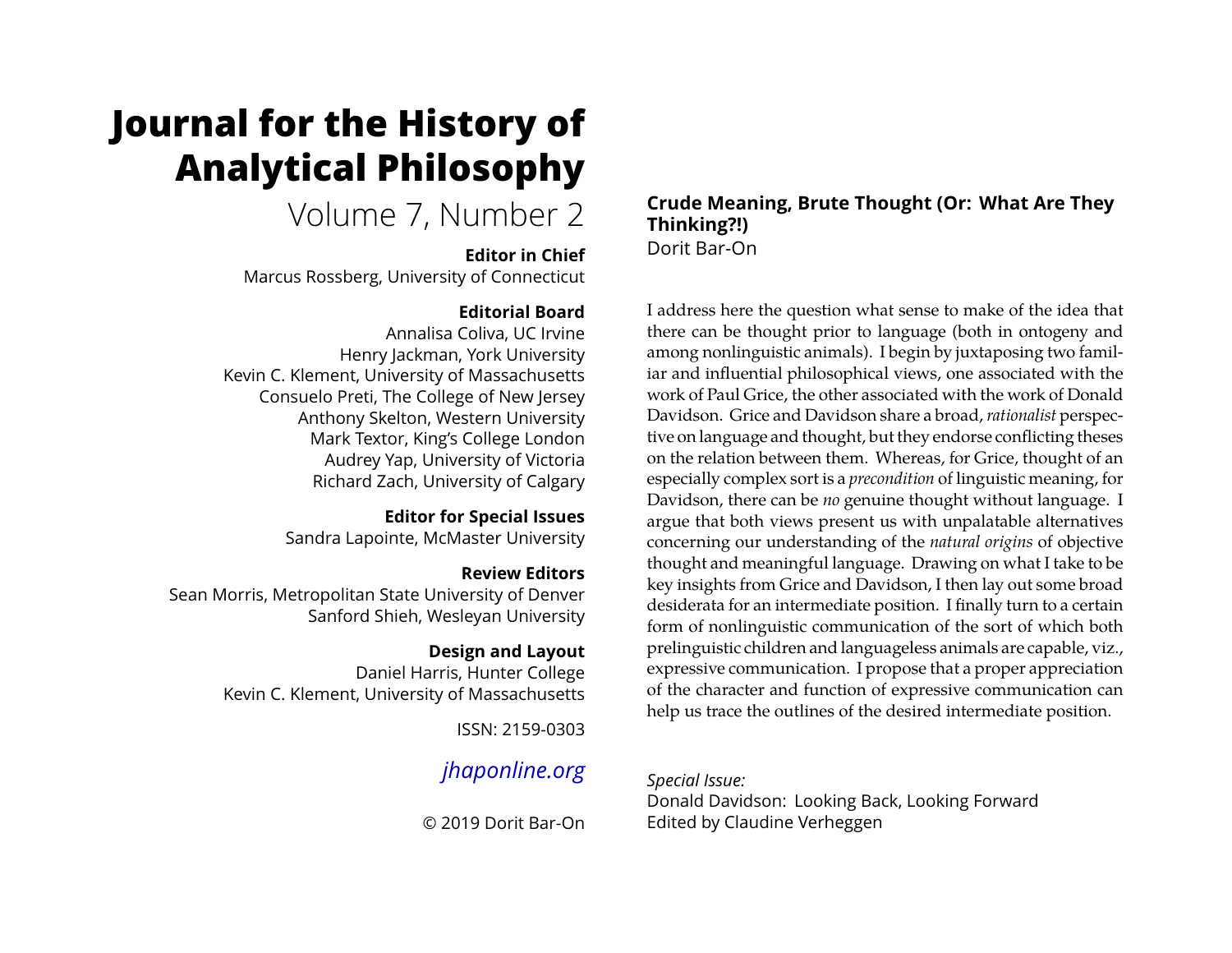# **Crude Meaning, Brute Thought (Or: What Are They Thinking?!)**

Dorit Bar-On

#### **1. Introduction**

My topic in this paper is the relation between language and thought. It concerns, more specifically, the question what sense to make of the (increasingly compelling) idea that there can be thought prior to language, both in ontogeny and among nonlinguistic animals. My starting point will be two familiar and influential philosophical views on the relation between thought and language, one associated with the work of Paul Grice, the other associated with the work of Donald Davidson. Proper treatment of my topic requires a deeply interdisciplinary investigation, drawing on insights and findings from linguistics, cognitive science, and comparative psychology, among others. My modest aim here will be to provide a philosophical prolegomenon of sorts to this investigation.

I begin with a brief characterization of certain contrasts, alongside some similarities, between Grice and Davidson. As we will see, although Grice and Davidson share a broad, *rationalist* perspective on language and thought, they endorse conflicting theses on the relation between them. Roughly, whereas, on the Gricean view, thought of an especially complex sort is a *precondition* of linguistic meaning, on the Davidsonian view, there can be *no* (genuine) thought without language. I will argue that, from an evolutionary perspective, both views present us with unpalatable alternatives concerning our understanding of the *natural origins* of objective thought and meaningful language. And this clearly motivates a need for a viable intermediate position between the two poles they represent.

In Section [3,](#page-5-0) I draw on what I take to be key insights from Grice and Davidson to lay out some broad desiderata for such an intermediate position. I also indicate very briefly why I believe that several existing proposals that have rejected various aspects of the linguistic rationalism shared by Grice and Davidson fail to meet these desiderata. In Section [4,](#page-10-0) I turn to certain forms of nonlinguistic communication of the sort of which both prelinguistic children and languageless animals are capable, viz., expressive communication. I propose that a proper appreciation of the character and function of expressive communication can help us mark the contours of the desired intermediate position. More detailed development of the position is left for future work.

#### **2. Language and Thought: Grice** *oder* **Davidson?**

#### **2.1. Grice: Thought before language**

In his seminal article "Meaning" [\(1957\)](#page-16-0), Grice provided an analysis of linguistic meaning in terms of certain psychological states of speakers who produce meaningful utterances. Grice began by distinguishing what he called "nonnatural meaning" from *natural* meaning: the kind of significance possessed by natural signs that are *reliable indicators* of various conditions they are correlated with. Grice proposed to *analyze* the meaning possessed by public, conventional signs (such as words and sentences) in terms of regularities in *speaker meaning*, which he in turn analyzed in terms of a speaker making a sound or gesture *intending to produce some effect in an audience*, specifically, by means of the audience's *recognizing* that very intention. Grice's distinctive contribution was the proposal that speaker meaning could be analyzed in non-semantic, *psychological* terms. If successful, this reduction of the semantic to the psychological could pave the way for a second reduction, of psychological to nonpsychological properties, as part of the project of "naturalizing" intentionality, which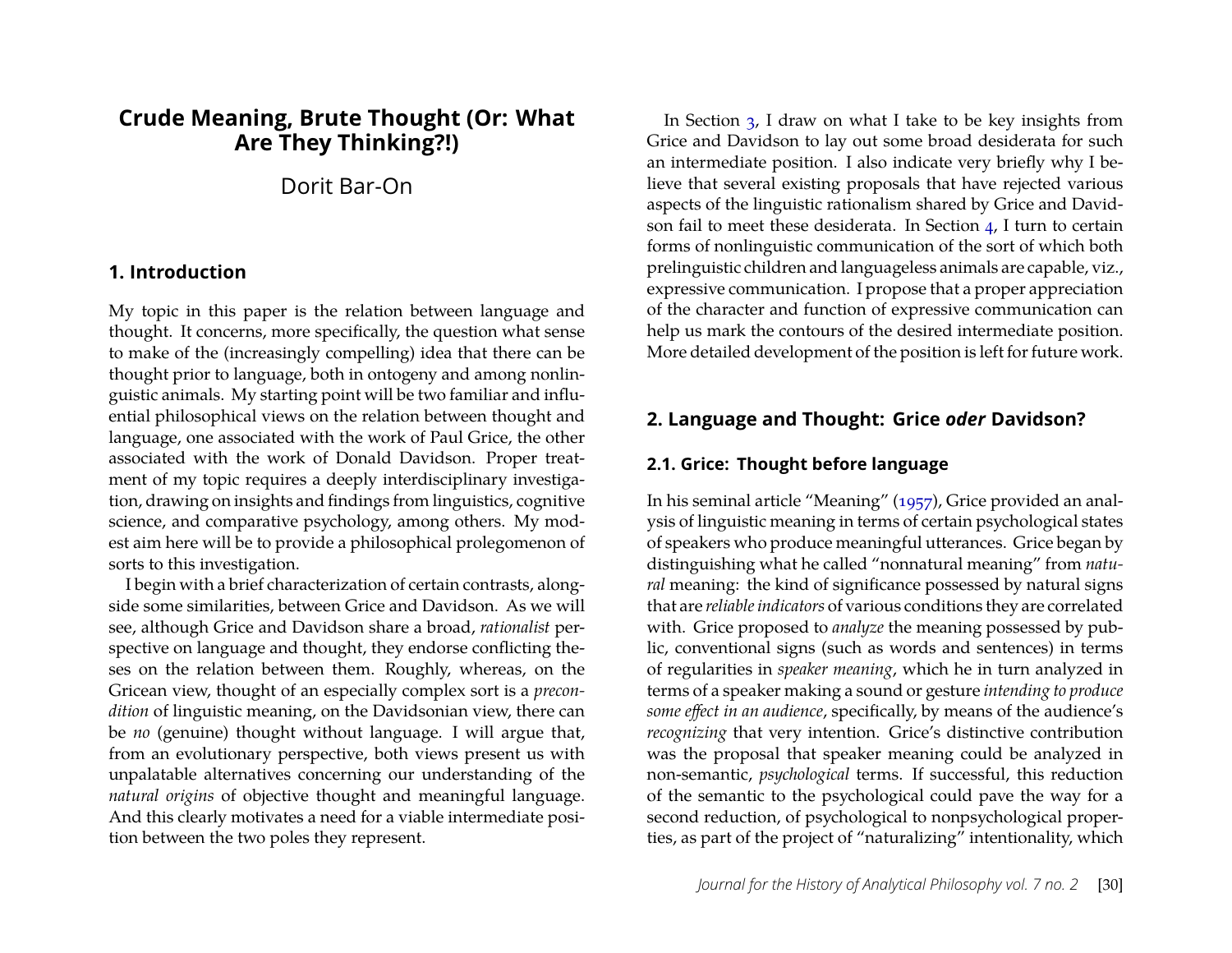was undertaken by some of Grice's followers.<sup>[1](#page-2-0)</sup> Grice himself, however, would have no truck with the project of "naturalizing" intentionality. Like Davidson, and other "language rationalists" (such as Sellars, Brandom, and McDowell), Grice did not think there was any hope for understanding the psychological in nonpsychological, "natural" terms.[2](#page-2-1)

The Gricean analysis of meaning assumes what I will call Grice's **Priority Thesis**:

Propositionally contentful mental states have priority—both conceptually and in the order of emergence—over propositionally meaningful linguistic utterances.

Grice assumes, specifically, that speakers' other-directed selfreferential communicative intentions are explanatorily prior to nonnaturally meaningful utterances. This has been regarded as deeply problematic by philosophers of language and mind (though a number of psychologists, linguists, ethologists, computer scientists and others interested in the relation between language and mind continue to embrace it). For our present purposes, the problematic character of this thesis can be best appreciated when viewing Grice's account of nonnatural meaning from a quasi-evolutionary perspective. Thus viewed, the account purports to explain how signs with nonnatural meaning could arise in a world populated with only natural signs (such as dark clouds and deer tracks).

Addressing this issue, in a paper titled "Meaning Revisited" [\(1982\)](#page-16-1), Grice imagines a creature, X, who produces voluntarily

behavior—say, a yelp—whose nonvoluntary production would be a natural sign that X is in some state (pain) *in order to get his audience, Y, to come to think he's in pain*. Grice then envisages several additional stages, each of which adds a layer of complexity to X and Y's communicative interactions in the familiar Gricean way. At the final stage, we have X producing a bit of behavior or device that is *not* a natural sign of X's state, but is more loosely connected to the message he intends to convey, relying on Y's ability to recognize his intention, in a way that satisfies Grice's conditions on speaker meaning. (And we could then perhaps envisage a series of stages through which a more or less stable repertoire of such communicative vehicles develops and propagates across a given population of speakers, yielding a conventional system of communication.)[3](#page-2-2)

The Gricean "Myth of X" exploits the idea that successful communication does not require that there already be in place a system of conventional signs with meanings shared between speaker and interpreter. Like Davidson, Grice does not take it to be necessary for successful communication that speakers and hearers be members of a social group that shares linguistic rules or conventions. Both Grice and Davidson take linguistic meaning to be social only in this limited sense: successful meaningful communication requires certain interactions between a speaker and a hearer; it is *intersubjective*, but does not require a *social group*.

However, Grice's Myth of X also clearly presupposes the above-mentioned Priority Thesis, which sets Grice sharply apart from Davidson. For the Myth assumes that, prior to the emergence of language, our creature X could have—and her audience could discern—very complex ("nested") other-directed intentions. (Making manifest such intentions to an audience that is presumed capable of deciphering them is what is supposed by Grice to *endow* utterances with speaker meaning.) Now, Grice's

<span id="page-2-0"></span><sup>1</sup>For earlier naturalist proponents of "Intention-Based Semantics" see e.g., [Fodor](#page-16-2) [\(1975\)](#page-16-2) and [Schiffer](#page-17-0) [\(1972\)](#page-17-0). Other philosophers who have sought to naturalize intentionality, such as [Dretske](#page-16-3) [\(1995\)](#page-16-3) and [Millikan](#page-17-1) [\(1984,](#page-17-1) [2004b\)](#page-17-2), have rejected out of hand the Gricean idea that meaning should be analyzed in terms of speaker intentions.

<span id="page-2-1"></span><sup>&</sup>lt;sup>2</sup>For discussion, see [Bar-On](#page-15-0)  $(1995)$ . On the language rationalist view, the rules governing linguistic meaning are *normative, rational*rules, even if they are not *prescriptive*; and such rules cannot be aptly characterized purely in terms of causal regularities in the behaviors of physical systems. See below.

<span id="page-2-2"></span><sup>&</sup>lt;sup>3</sup>Grice's "Myth of X" is the subject of [Bar-On](#page-15-1) [\(1995\)](#page-15-0). See also Bar-On [\(2016\)](#page-15-1).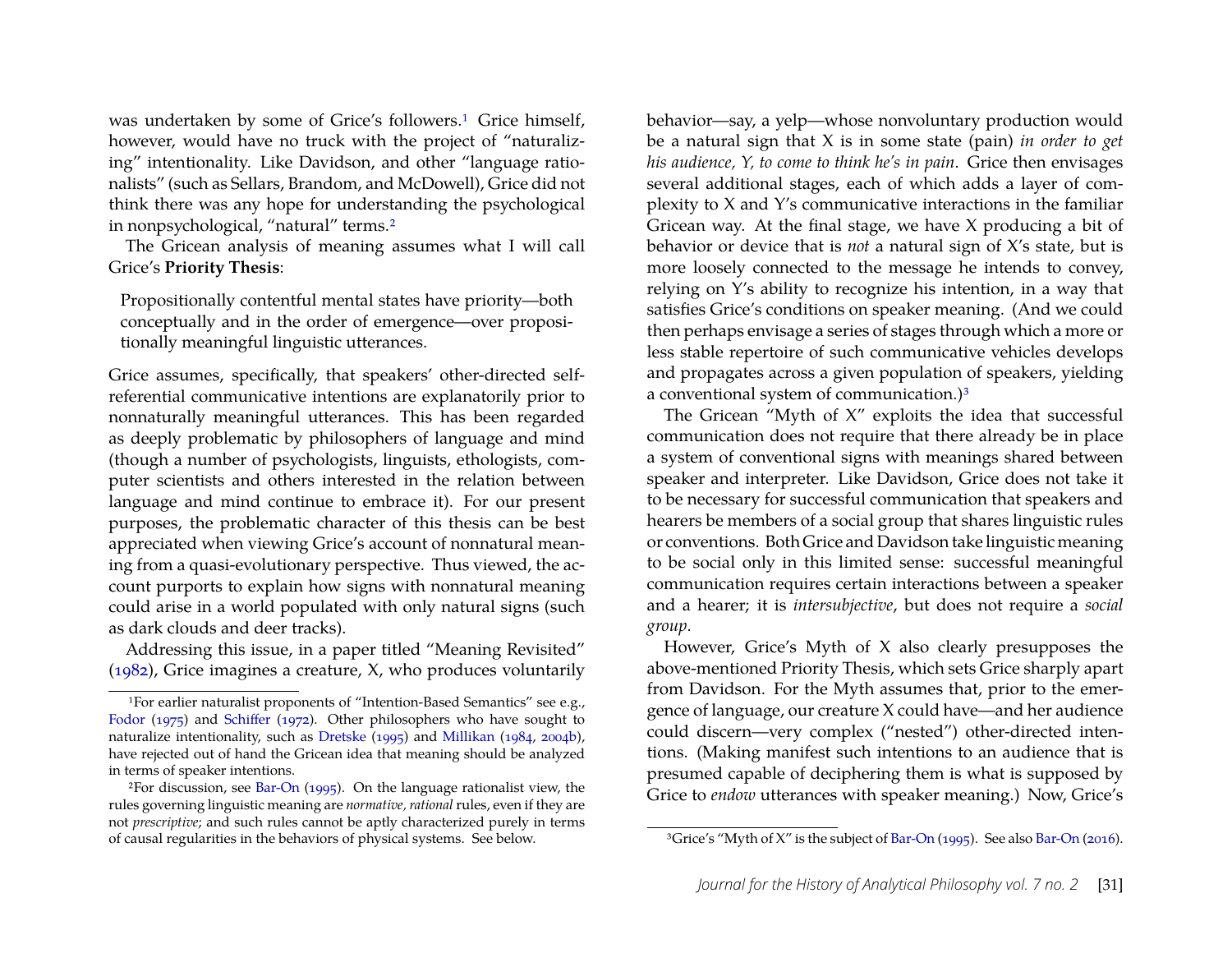Myth was clearly an arm-chair "just-so" story. But it is notable that the Gricean version of the Priority Thesis is very much in play in several, more empirically oriented, contemporary accounts of the origins of language. These "post-Gricean" accounts explicitly maintain that the psychological capacity for "mindreading" of the sort manifested in (and required for) issuing utterances with speaker meaning is the key evolutionary innovation that had to be in place before linguistic communication as we know it could emerge. For example, Origgi and Sperber claim that, since human verbal communication "is never a matter of mere decoding," this "implies that language as we know it developed as an adaptation in a species already involved in inferential communication, and therefore already capable of some serious degree of mindreading . . . "; "the existence of mindreading in our ancestors was a precondition for the emergence and evolution of language" [\(2000,](#page-17-3) 20). (The ancestral "mindreading" of which Origgi and Sperber speak is to be construed in terms of speakers forming fully propositional communicative intentions and hearers drawing inferences about those intentions.)[4](#page-3-0)

#### <span id="page-3-4"></span>**2.2. Davidson: Thought and language as interlocking**

So, the Gricean approach supposes that, prior to the emergence of linguistic systems with encoded symbolic meanings, there could be creatures capable of thoughts, beliefs, intentions, and other psychological states evidently with full-dress, structured indeed, recursive—conceptual-propositional contents. By contrast, on Davidson's view, there can be *no* intelligible assignment of conceptual-propositional contents independently of the inter-

pretation of a speaker's *linguistic* utterances. Davidson agrees with Grice on the central role of *intention* in the production and interpretation of meaningful linguistic utterances.[5](#page-3-1) However, he has argued at length that intentional communication is only possible when speaker and hearer each *already* possesses language (even if not necessarily the *same* language).[6](#page-3-2)

Early on, Davidson argued against Grice's reductive analysis of meaning that we can make no sense of attributing to a speaker detailed intentions of the sort needed for the analysis independently of detailed systematic interpretation of the speaker's *linguistic* utterances. And in several later articles, Davidson argued more generally that propositional attitudes—beliefs, intentions, wants, hopes, and so on, but also sentiments and emotions—are essentially individuated via their propositional contents.[7](#page-3-3) But, Davidson argues, the notion of a specific propositional content content composed out of specific conceptual ingredients—only makes sense against the background of a network of semantic similarities and contrasts, essentially the *same* kind of network that allows us to compare and contrast the meanings of sentences in *language* (see, e.g., [Davidson 1999,](#page-16-4) 125, [1974,](#page-16-5) 322; for some discussion, see [Lepore and Ludwig 2005,](#page-17-5) esp. chap. 22).

Davidson thus clearly rejects Grice's Priority Thesis. For him,

<span id="page-3-0"></span><sup>4</sup>Several other theorists of language evolution share this view concerning the necessity of a Gricean "psychological infrastructure" for the emergence of human linguistic communication. For discussion and references, see [Bar-On](#page-15-2) [\(2013a,](#page-15-2) [2017\)](#page-15-3). For a recent, explicit appeal to this idea, see Thom [Scott-Phillips](#page-17-4) [\(2014\)](#page-17-4). Scott-Phillips's post-Gricean account of the evolution of language directly derives from Wilson and Sperber's and Origgi and Sperber's; however, it incurs several more problematic commitments than theirs.

<span id="page-3-1"></span><sup>&</sup>lt;sup>5</sup>See e.g., [Davidson](#page-16-5) [\(1974,](#page-16-5) 311; [1994,](#page-16-6) 12). For additional references, see [Bar-On and Priselac](#page-15-4) [\(2011\)](#page-15-4) and [Bar-On](#page-15-1) [\(2016\)](#page-15-1).

<span id="page-3-2"></span><sup>6</sup>Sellarsian language rationalists likewise point out that our understanding of contentful psychological states is parasitic on our understanding of the semantic properties of paradigmatically linguistic utterances; and that the assignment of contents to states of nonlinguistic creatures is at best a matter of "metaphorical extension". For references, see [Bar-On](#page-15-5) [\(2013b,](#page-15-5) [2017\)](#page-15-3).

<span id="page-3-3"></span><sup>7</sup>For example, if you believe *that things are getting out of control in Washington*, the psychological state you are in is necessarily a state that has that content; similarly, you can't be afraid *that things will only get worse* without being in a state that has *that specific content*. More controversially, Davidson has maintained that e.g., being afraid of a burglar must bottom out in the attitude of being afraid that . . . (for some specific proposition(s) that would serve to specify the content of one's fear).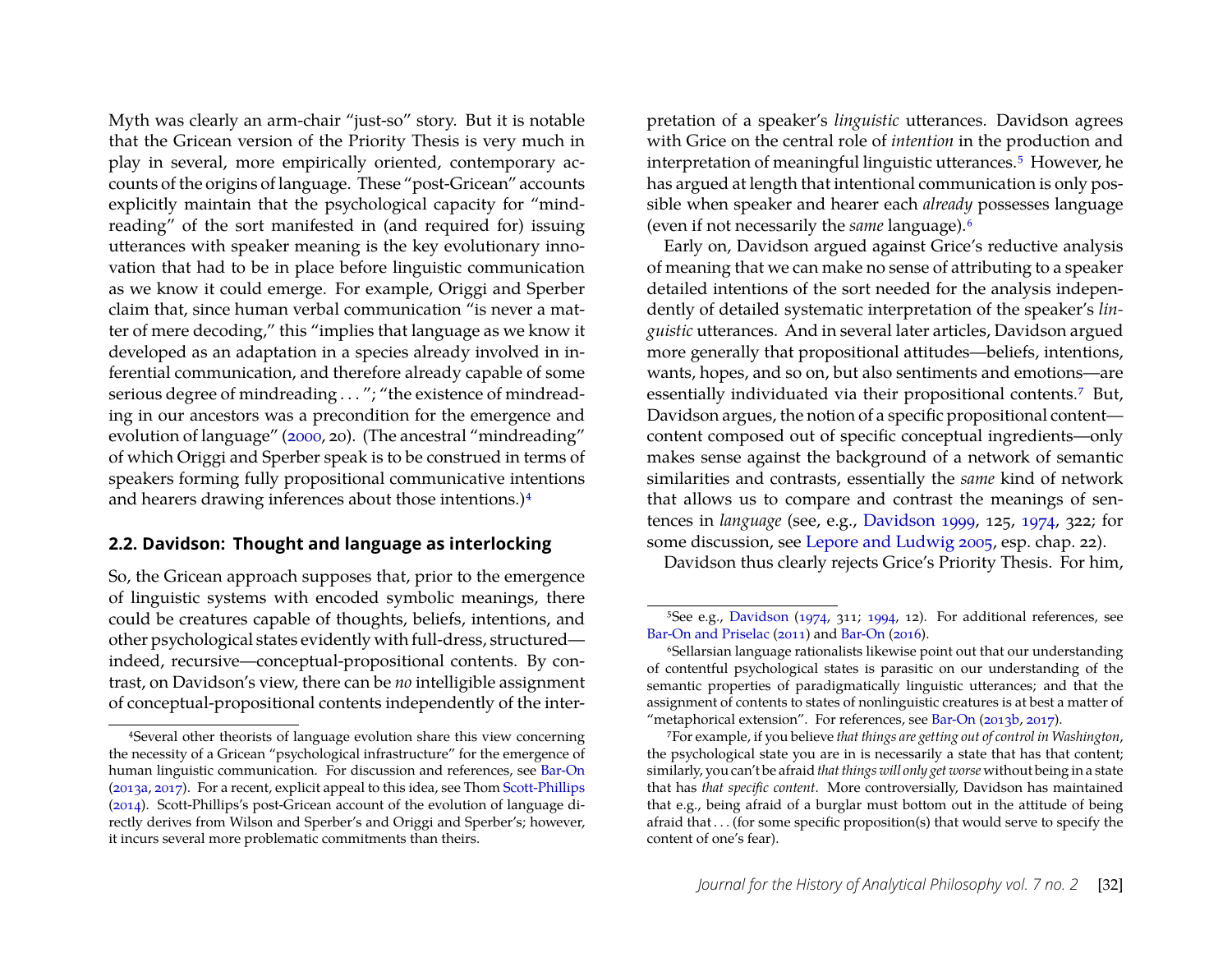Thought is inextricably intertwined with language. There can be no contentful thought without meaningful language.

He thus denies that we could credit languageless subjects with contentful intentions and other propositional attitudes.<sup>[8](#page-4-0)</sup>

Correlatively, Davidson explicitly denies that we can sensibly envisage a scenario (or trajectory) for the *emergence* of our capacity for language and thought as *in nature*.

There cannot be a sequence of emerging features of the mental, not if those features are to be described in the usual mentalistic vocabulary. Of course, everything in the universe and its history can in principle be described in the language of physics, and so each stage in the emergence of thought can be described in physical terms. But this will fail as an explanation of the emergence of the mental  $\dots$  since we  $\dots$  cannot expect to find a way of mapping events described in the physical vocabulary onto events described in the mental vocabulary. . . . In both the evolution of thought in the history of mankind, and the evolution of thought in an individual, there is a stage at which there is no thought followed by a subsequent stage at which there is thought . . . What we lack is a satisfactory vocabulary for describing the intermediate steps. [\(Davidson 1999,](#page-16-4) 127)

The result is what may be called *continuity skepticism*: roughly, the claim that our human thought and language have no intelligible natural history (see [Bar-On 2013a\)](#page-15-2).[9](#page-4-1)

Interestingly, Davidson defends his skepticism concerning emergence by appeal to several ideas that (at least at a suitable level of abstraction) he in fact shares with Grice.

<span id="page-4-3"></span>1. Human thoughts and meaningful linguistic utterances necessarily possess *objective* content—they can be "true or false independent . . . of the existence of the thought or the thinker" [\(1999,](#page-16-4) 130). Entertaining thoughts with objective content requires possession of concepts, whose employment involves *rule-following* (as opposed to merely behaving *in accordance with* rules), which brings in its train the possibility of genuine error. Objective thought and meaning, as Davidson sometimes puts it, has *irreducibly normative character*.

#### → "*Irreducibility*"

2. But, like Sellarsian language rationalists, Davidson thinks that the possibility of genuine error requires the rule-follower's *awareness of* that possibility: "one cannot believe something, or doubt it, without *knowing* that what one believes or doubts may be either true or false and that one may be wrong." Thus, *having* objective thought requires the thinker to have an awareness or *grasp of objectivity*.[10](#page-4-2)

→ "*Grasp*"

<span id="page-4-5"></span>3. Grasp of the relevant notion of objectivity, in turn, requires *intersubjectivity*: it requires understanding of the idea of *another subject's take*. This is the upshot of Davidson's *triangulation*, the idea that contentful thought about an objective world, as well as meaningful communication, require "the existence of a triangle" whose base connects two subjects, S1 and S2, and whose apex is an object in the world, O [\(1999,](#page-16-4) 121).

#### → "*Intersubjectivity*"

<span id="page-4-4"></span>4. However, the relevant intersubjective interactions must go

<span id="page-4-0"></span><sup>8</sup>See [Bar-On and Priselac](#page-15-4) [\(2011\)](#page-15-4) and [Bar-On](#page-15-1) [\(2016\)](#page-15-1). For a recent defense of a version of this Davidsonian claim, by "radical enactivists", see [Hutton and](#page-16-7) [Myin](#page-16-7) [\(2017\)](#page-16-7).

<span id="page-4-1"></span><sup>9</sup>Continuity skepticism, we should note, is not just within the purview of skeptical philosophers of language and mind; the Chomskian view on the evolution of language (recently spelled out in [Berwick and Chomsky 2016\)](#page-15-6) has striking points of contact with aspects of Davidson's skeptical view. (Yet this work also expresses commitment to Priority.)

<span id="page-4-2"></span><sup>10</sup>Brandom and McDowell agree with Davidson that even perceptual thought, if it is to enjoy objectivity, requires reflective grasp of the contrast between subjective and objective (though Brandom assigns a much more central role than McDowell to the *community* in grounding the relevant norms). See [Brandom](#page-15-7) [\(1994,](#page-15-7) 63) and [McDowell](#page-17-6) [\(1996,](#page-17-6) 114ff.). Tyler Burge [\(2010a,](#page-16-8) esp. chap. 2) criticizes this view of objective thought as betraying a thoroughly misguided "Individualist Representationalism" and defends a (synchronic) continuity view on which even arthropods are capable of objective perceptual representations. For discussion, see [Bar-On](#page-15-5) [\(2013b,](#page-15-5) [2018\)](#page-15-8).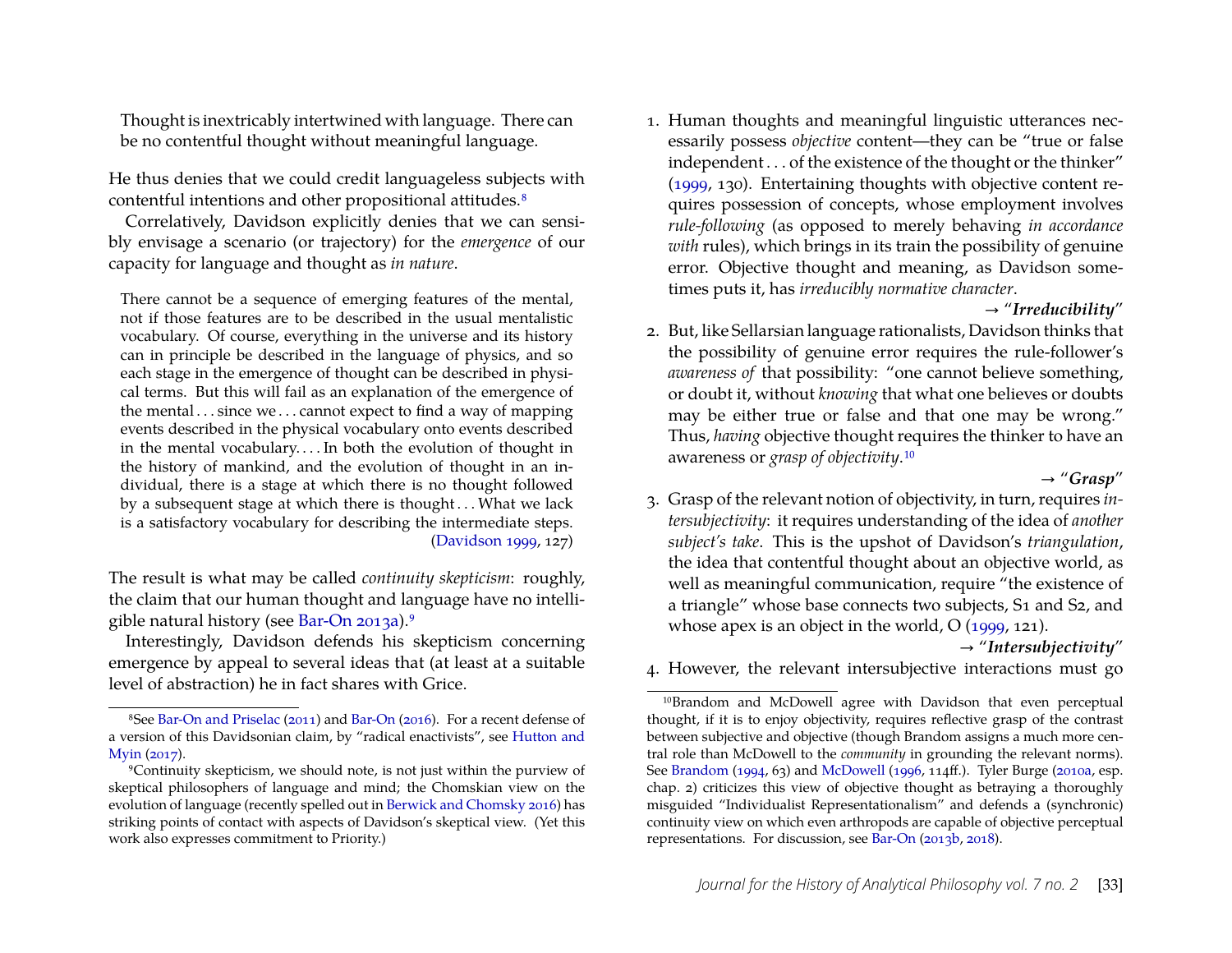beyond what Davidson dubs "*pure*" triangulation, where two non-linguistic subjects (S1 and S2) respond to some object O, and even to each other's responses to O. What we do *not* have in pure triangulation is one subject treating another *as a* subject who has a *take* on the world, which can *fit or fail to fit* with the way things are. For reasons I will not go into here, Davidson thinks that this condition can *only* be met in "reflective triangulation", where S1 and S2 are both *language speakers* (though they need not speak the *same* language), who *intentionally* produce utterances in response to perceived occurrences in the world, which they can both interpret in light of what they perceive. In this type of situation, genuine objectivity is provided for via the possibility of S1 recognizing a *gap* between what S2 *holds* to be true and what S1 herself takes to be the case (or vice versa; see [Davidson 1999,](#page-16-4) 130).

→ "*Reflective Interpretation*"

The above four claims embody what I have been referring to as the *rationalist* conception of language, which identifies a constitutive link between the notion of contentful thought and the idea of *rational agents*, capable of conceiving the world in objective terms and subject to intersubjective norms. Like Grice and other language rationalists, Davidson takes objective thought to be the prerogative of agents who are *self*-conscious, and capable of intentional as well as rational action that is interpreted through inferential attributions of beliefs and desires. And, like Grice, he takes contentful objective thought to be made intelligible only against the background of metarepresentational, normatively governed, intentional-interpretive communicative interactions.

At the same time, as we saw earlier, a key disagreement between Grice and Davidson remains. Grice endorses a strong version of the Priority Thesis, whereas Davidson is committed to an out-and-out rejection of it. And with that disagreement, as we saw, Grice accepts, while Davidson rejects, the possibility of understanding the *emergence* of distinctively human thought and language. In light of our discussion, we can see Davidson as juxtaposing with Grice's Priority Thesis what I will label the **Parity Thesis**, to wit:

There is full parity between the contents of thoughts and the meanings of utterances used to communicate those thoughts.

(Or, to put it in terms of attribution: thought contents can only be attributed to a subject simultaneously with assigning meanings to their linguistic utterances.)

# <span id="page-5-0"></span>**3. Languageless Thought: An Intermediate Position?**

It looks like, when it comes to the possibility of languageless thought and the natural origins of human language, Davidson and Grice have us caught between a rock and a hard place. Davidson's continuity skepticism amounts to the implausibly extreme view that our mature thought and linguistic communication could have no intelligible natural history. Given what Davidson regards as an unbridgeable chasm between pure and reflective triangulation, he maintains that there could be *no* intermediate case between the two. Any candidate for such an intermediate would either collapse into the pure case or have to be understood in fully reflective terms. But suppose one were to agree with Davidson that our attributions of contentful thoughts to mature humans is inseparable from our interpretation of their speech. Suppose, moreover, we were to accept that there are principled difficulties with crediting *existing* nonhuman animals and prelinguistic children with contentful, objective, conceptual-propositional thought. Even so, it simply does not follow that there could be no legitimate *predecessors* of mature human thought and linguistic communication in both ontogeny and phylogeny. Yet this is precisely what Davidson's skepticism entails.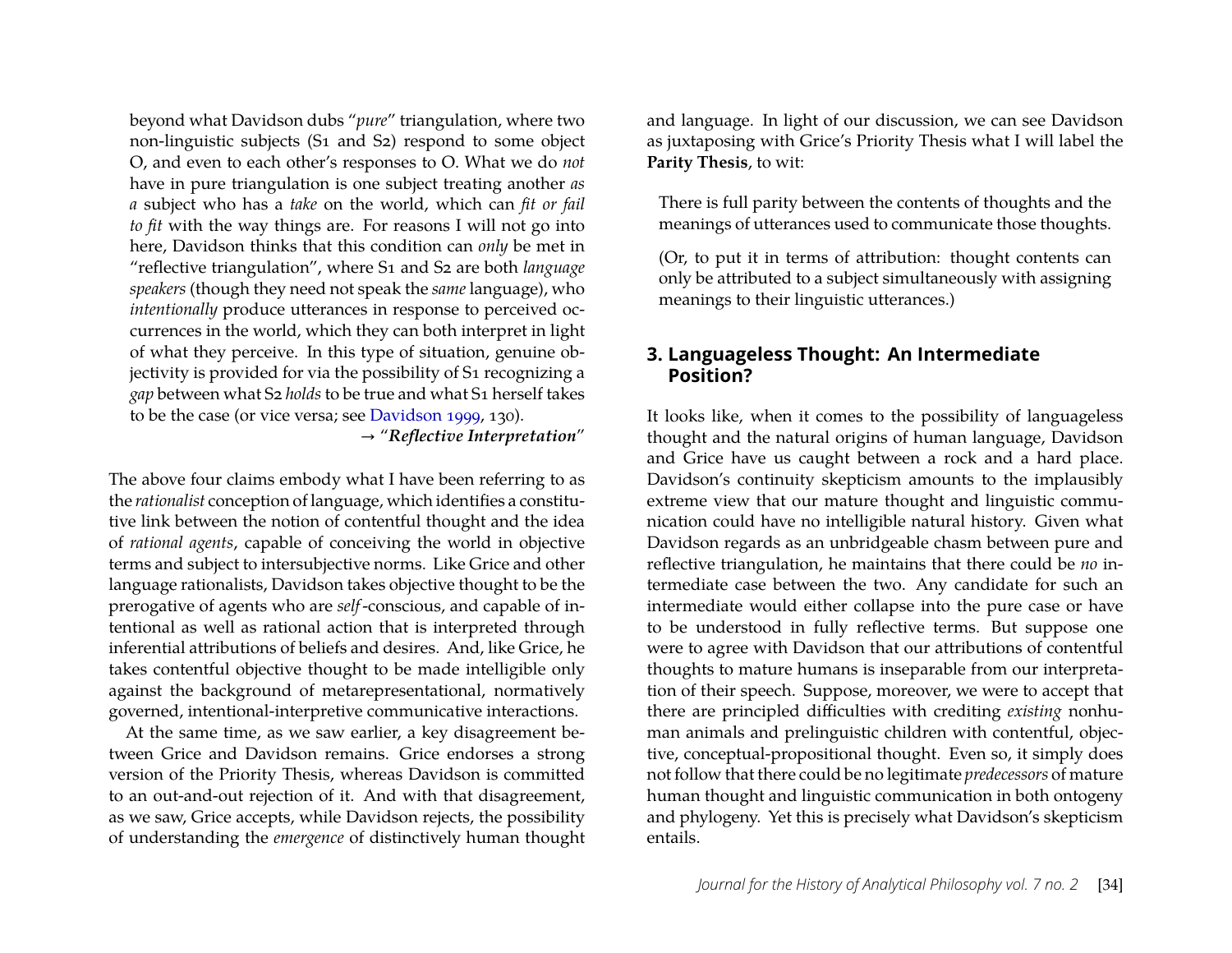However, the Gricean view is scarcely less difficult to accept, for it implies the possibility of complex thought that is very language-*like* (in being conceptual, propositional-compositional, and recursive) in advance of language. Thinking in terms of Davidson's sharply contrasting triangles, the difficulty with the Gricean (and post-Gricean) emergence story is that it illicitly presupposes capacities that can only become possible in reflective triangulation. Even if this is not deemed incoherent, it should seem highly problematic from an evolutionary perspective. For it would present us with a puzzle concerning our natural history that is completely of a piece with the puzzle of the origins of language—that is, the puzzle of the origins of *language-like thought*.

This sort of dialectic cries out for a sensible middle position. My aim in the rest of the paper will be to try to motivate a certain conception of what we should expect from such a position. I submit that, if we are to reject Davidson's skeptical view concerning the natural origins of our own capacities for thought and linguistic communication, then a certain version of Grice's Priority Thesis is mandatory. To put it in Davidsonian terms, it is incumbent upon us to spell out conditions that must be met in what we may call "intermediate triangulation". In intermediate triangulation, languageless subjects—predecessors of the adult rational beings that we are—could be credited with *some*thought whose features can help explain the emergence of significant features of our thought, notably, its objectivity and conceptualpropositional structure. In other words, in the intermediate case is to be found languageless thought that is apt to *foreshadow* mature human thought.[11](#page-6-0) At the same time, if we are to meet

Davidson's skeptical challenge, the languageless thought with which we credit subjects in intermediate triangulation must not be *already* understood in terms of the thinking and linguistic capacities of mature human beings. (In particular, subjects in intermediate triangulation should not be credited with a capacity for Gricean thoughts and reflective interpretation.) In other words, in the intermediate case is to be found languageless thought that does not yet fully *exemplify* mature human capacities.

So, on the tempered version of Grice's Priority Thesis I am now considering, it is possible for there to be what can be described as *brute* languageless thought that *foreshadows without yet exemplifying* key features of our own thoughts. But what are brute thoughts like? At this point, I would like to approach the question indirectly, by turning to Davidson's Parity Thesis. As spelled out earlier, the Parity Thesis says, in effect, that the content of a subject's thought should be supposed to *mirror* the meaning

<span id="page-6-0"></span><sup>11</sup>[Hutto and Satne](#page-17-7) [\(2017\)](#page-17-7) argue—against [Bar-On](#page-15-2) [\(2013a\)](#page-15-2)—that one can accept (what are in effect) the key Davidsonian claims while escaping continuity skepticism. In particular, they seem to think—implausibly, I believe—that the sharp separation embraced by "radical enactivists" between human languagedependent thought, on the one hand, and any cognition of which nonlinguistic creatures are capable, on the other hand, is entirely consistent with

providing a continuous "natural history" of mature human thought and language. Indeed, just like Davidson, they deny any possibility of a genuine intermediary stage between the wholly nonconceptual, nonobjective, nonintentional, "radically enacted/embodied" mentality of nonlinguistic creatures and propositional-compositional thought of which linguistic creatures like us are capable. They agree with Davidson that there can be *no* philosophically cogent continuity story (see Section [2.2\)](#page-3-4). Yet they insist that this continuity skepticism is fully compatible with "natural" or biological continuity. As far as I can see, however, they simply fail to provide any positive explanation—consistent with the Davidsonian strictures they accept—of the natural emergence of human thought (or language), beyond gesturing at "the development of . . . intersubjective practices and sensitivity to the relevant norms" that "comes with the mastery of involving the use of public artifacts", which "[a]s it happens, . . . appears only to have occurred with construction of socio-cultural cognitive niches in the human lineage" [\(2017,](#page-17-7) 114). The position here seems unstable. Insofar as the biological explanations that appeal to niche construction *themselves* freely avail themselves to intentional notions, they can only support "natural continuity" at the price of rejecting Davidsonian "philosophical" discontinuity, which Hutto and Satne accept. (In invoking niche construction explanation, Hutto and Satne rely on [Clark 2006,](#page-16-9) who in fact *rejects* the radical enactivism they embrace.) Further discussion of this view must be left for another occasion (but see below).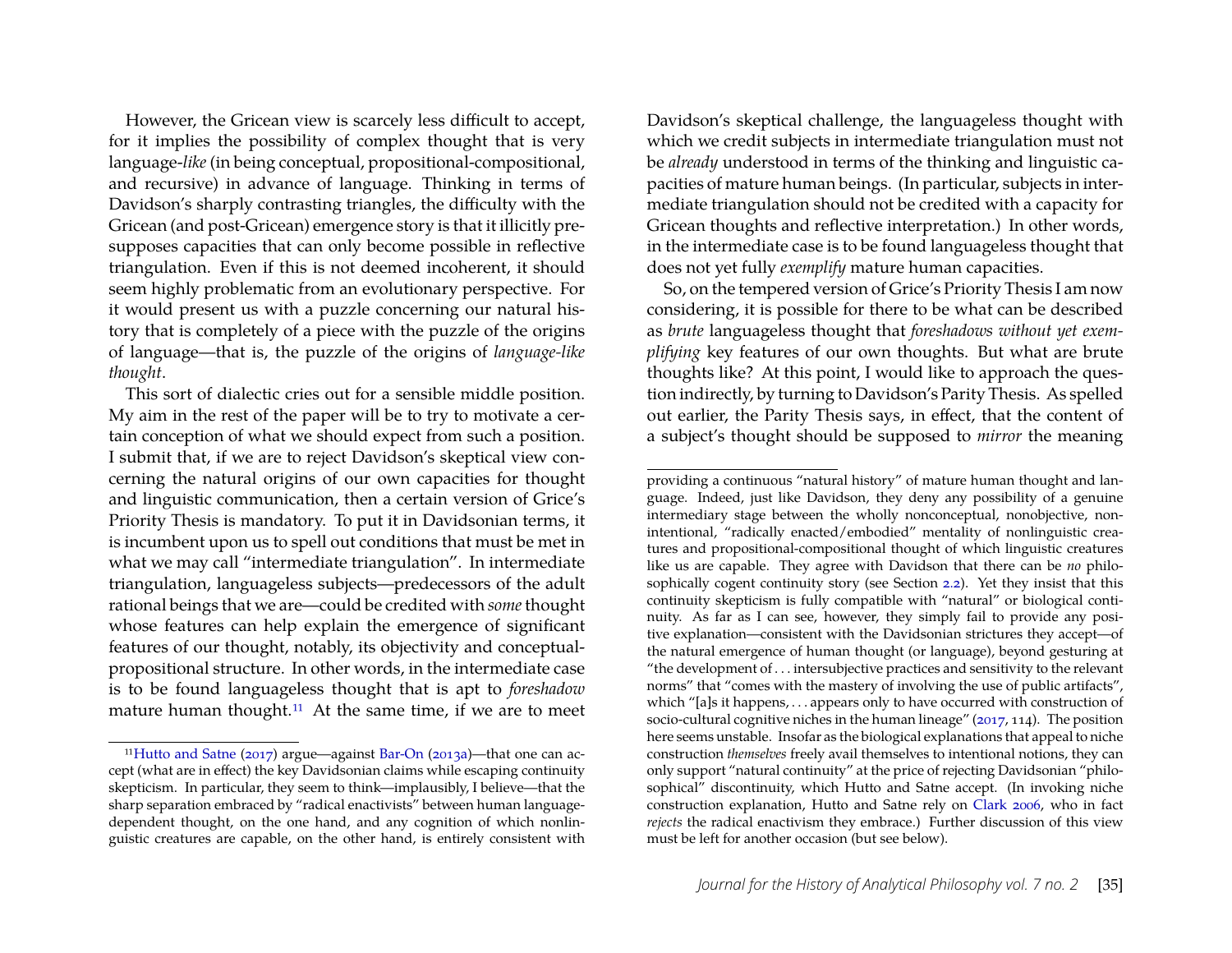of that which paradigmatically articulates it, namely, a linguistic utterance. Yet in the close vicinity lies a generalized version of Parity, which says something more modest: that the contents of subjects' states of mind cannot outrun what is afforded by *their* means of communicating those states (*whatever those means are*). (Or, to put it in terms of attribution: the contents we attribute to a subject's thoughts should not go beyond the meanings we can assign to their communicative utterances.) We can, then, take Parity's core claim to be just that there is a "tight fit" between the contents of creatures' thoughts and the means of articulating them that are deployed in the creatures' communicative practices.

Note that generalized Parity does not rule out languageless thought. It clearly rules out *language-like* languageless thought, and it rules out thought that goes beyond a subject's means of communicating the thought. But it appears to make room for what I earlier called *brute* thoughts, so long as such thoughts are not *incommunicable* (for the thinker). The contents and structure of brute thoughts, we could suppose, are to be individuated in terms of the *crude meanings* that can be assigned to the *nonlinguistic* utterances that serve to communicate them. Thus, there is a certain tight fit between available *vehicles* of thought and communication. The idea here is that what is communicatively available to a creature constrains the *repertoire* of thought elements and their structure. This means that the structure and content of what is thinkable by a creature cannot go beyond the structure and content of what the creature can communicate. However, this does *not* mean that all of a creature's thought *will* in fact be communicated. A given repertoire of thought elements can be deployed in "silent", uncommunicated thought episodes. (So Parity does not commit one to a behaviorist view of thought.)

It is reasonable to wonder what motivation there might be for embracing even the more modest version of Parity. After all, it might be thought that, Davidsonian considerations notwithstanding, there is ample evidence that languageless and prelin-

guistic creatures can engage in thought whose complexity and sophistication far exceeds anything evidenced in their communicative behaviors (see, e.g., [Cheney and Seyfarth 2007;](#page-16-10) [Hurford](#page-16-11) [2007\)](#page-16-11).[12](#page-7-0)

An independent defense of Parity goes beyond my scope here. But I wish to make the following comments. First, what is at issue regarding Parity is not the complexity or sophistication of languageless thoughts but their contents and form of articulation (or "format"). Perceptual processes are surely highly complex, but it is commonplace to question to what extent perceptions (or perceptual experiences) should be assimilated to conceptualpropositional thought.[13](#page-7-1) A proponent of Parity can consistently allow that languageless creatures undergo highly complex perceptual *and* cognitive processes, yet they are capable of entertaining only brute thoughts: thoughts whose contents and structure differ in various systematic ways from *our* thoughts.

Second (and relatedly), uncovering the complexity of languageless cognition and other aspects of mentality does not moot all questions concerning the relevant thoughts. If one is a realist about thought contents, there is room for asking whether a given specification of a creature's thought content really does capture the way the creature is thinking ("what is going through its mind"), even after settling on an objective theoretical framework for systematizing the creature's perceptual and cognitive processes.[14](#page-7-2) To borrow a distinction from Norman Malcolm [\(1973\)](#page-17-8) between *thinking* and *having a thought*—perhaps we should think of modest Parity as pertaining to the (episodic) *having of thoughts*, that is, the entertaining of *occurrent thoughts* by a creature.[15](#page-7-3) It

<span id="page-7-1"></span><span id="page-7-0"></span><sup>&</sup>lt;sup>12</sup>Thanks to Jacob Beck for pressing me on this point.

<sup>13</sup>Even Burge, who devotes a full-length book [\(2010a\)](#page-16-8) to arguing that perceptual representations involve objective reference stops short of maintaining that harboring such representations is sufficient for having propositional thoughts with subject-predicate form. For an illuminating discussion, see [Burge](#page-16-12) [\(2010b\)](#page-16-12).

<span id="page-7-3"></span><span id="page-7-2"></span><sup>14</sup>For relevant discussion (and references) see Beck (e.g., [2012,](#page-15-9) [2013\)](#page-15-10).

<sup>15</sup>Thanks to Somogy Varga for reminding me of Malcolm's suggestive distinction.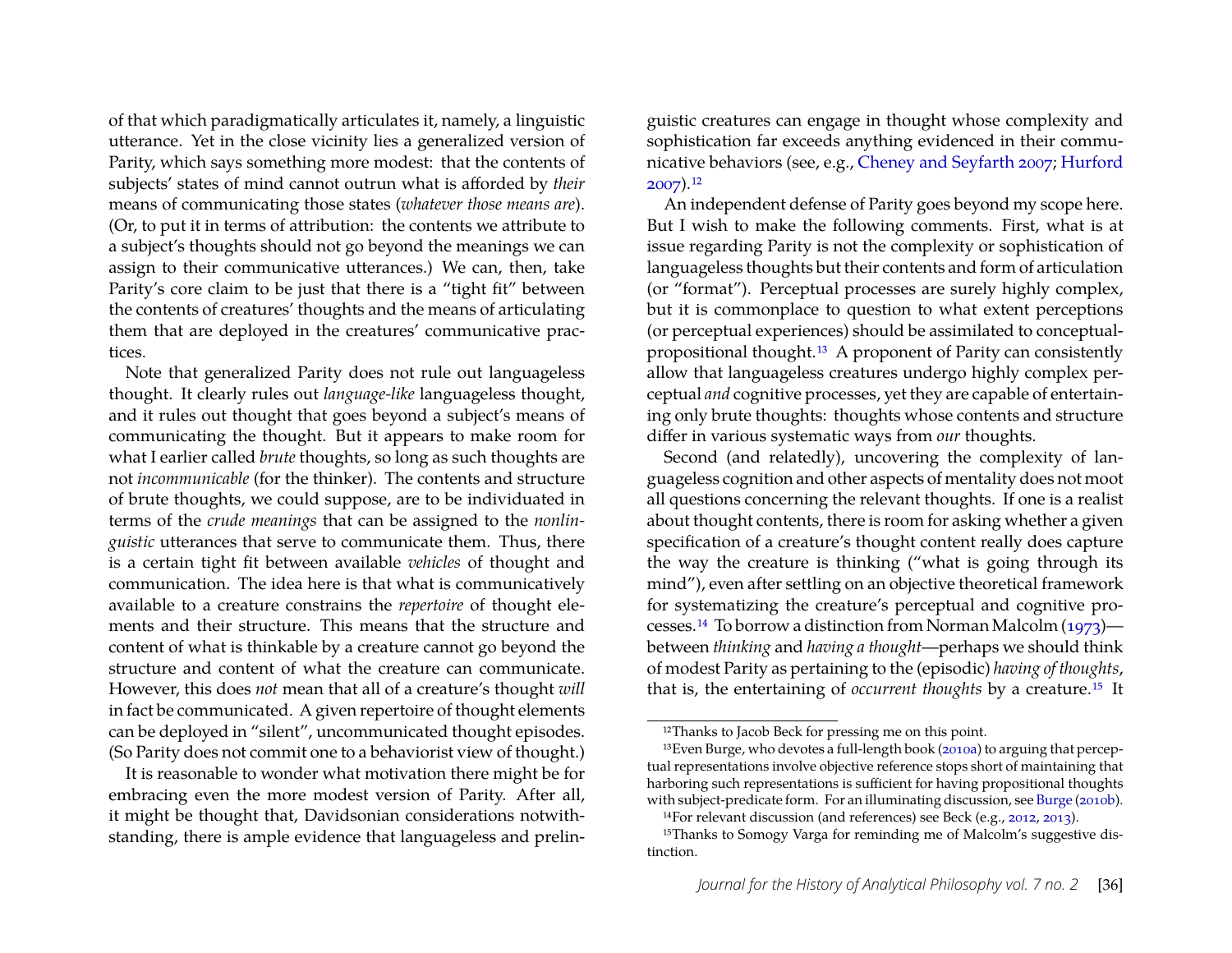can be allowed (consistently with modest Parity) that not all the cognitive-representational processes that constitute a creature's *thinking* (for example, ones invoked to explain a creature's capacity for navigation or tool use) must be constrained by the creature's capacity to communicate thought contents. Some such processes, it can be argued, are more on a par with the processes that explain how one rides a bicycle, for example. They do not constitute things an individual "thinks to oneself", or thoughts that "go through one's mind". It is only the latter—*entertained thoughts*—that would be said to have contents and form that mirror those of "utterances" the creatures can make.<sup>[16](#page-8-0)</sup>

Third, even absent a satisfactory independent defense of Parity, there is—at least in the present context—some merit in considering the modest version of Parity that I have proposed. For, as I go on to argue, it can help us articulate a sensible middle position that steers between the positions of Grice and Davidson. With that in mind, I proceed by accepting the more modest version of Parity; I leave a more direct defense of it for another occasion.

Now, contemporary philosophy of mind has offered us a dizzying array of options for accommodating languageless thought, but arguably none so far supports a stable middle position. Put in terms of our discussion here, existing views have tended to purchase Priority at the cost of Parity or vice versa. Very briefly, Fodorian or Dretskian representationalists clearly accommodate languageless representational thought beyond the (adult) human domain. Different representationalists differ as to how much *like* our thought they take the thought of the languageless to be. However, they all agree that, well before we get to (what Davidson describes as) pure triangulation, we *already* have in place representational, genuinely objective thought, governed by the relevant norms of correctness, and possessing a considerable amount of structure (on some views even conceptualpropositional and inferential structure). According to one representationalist, Peter Carruthers [\(2009\)](#page-16-13), even bees can be credited with propositional attitudes; i.e., representational states with appropriate functional roles *and* with conceptual-propositional contents that satisfy some rather stringent requirements (such as Evans's Generality Constraint).

Importantly, representationalists in no way tie the presence of languageless thought to subjects' capacity to communicate it. Thus, they not only reject the rationalist requirements of Grasp (Claim [1\)](#page-4-3) and Reflective Interpretation (Claim [4\)](#page-4-4); they *also* reject Intersubjectivity (Claim [3\)](#page-4-5). On existing representationalist views, nonlinguistic subjects are to be credited with objective representational languageless thought on the strength of what is needed to explain their perceptual and behavioral interactions with their environment (coupled perhaps with their history and proper function, as per Millikan's view; see [Millikan 1984,](#page-17-1) [2004b\)](#page-17-2). Intersubjective communicability plays no constitutive or constraining role in crediting subjects with representational states, and the contents and structure of their thoughts are in no way thought to mirror the meanings of their (nonlinguistic) communicative behaviors.

This, however, means that the representationalist can be seen to purchase Priority at the price of Parity. Although I think representationalists are right to complain that rationalists overintellectualize objective thought and underestimate animals' representational and thought capacities, I think they are wrong to neglect the role of animals' intersubjective communicative behaviors in reflecting "what's on their mind"—in betraying the *very character* of their brute thoughts. By contrast, on the version of Parity that I am here putting forward, the contents of those thoughts are to be seen as on a par with the crude meanings that are to be assigned to their communicative utterances.<sup>[17](#page-8-1)</sup>

<span id="page-8-0"></span><sup>&</sup>lt;sup>16</sup>Entertained thoughts can perhaps be understood on the model of things one "says to oneself". Obviously, much more than can be said here needs to be said concerning the question how to delimit the scope of entertained thoughts.

<span id="page-8-1"></span><sup>&</sup>lt;sup>17</sup>This would set apart the middle ground I try to articulate here from those of at least two representationalists, aspects of whose views on animal thought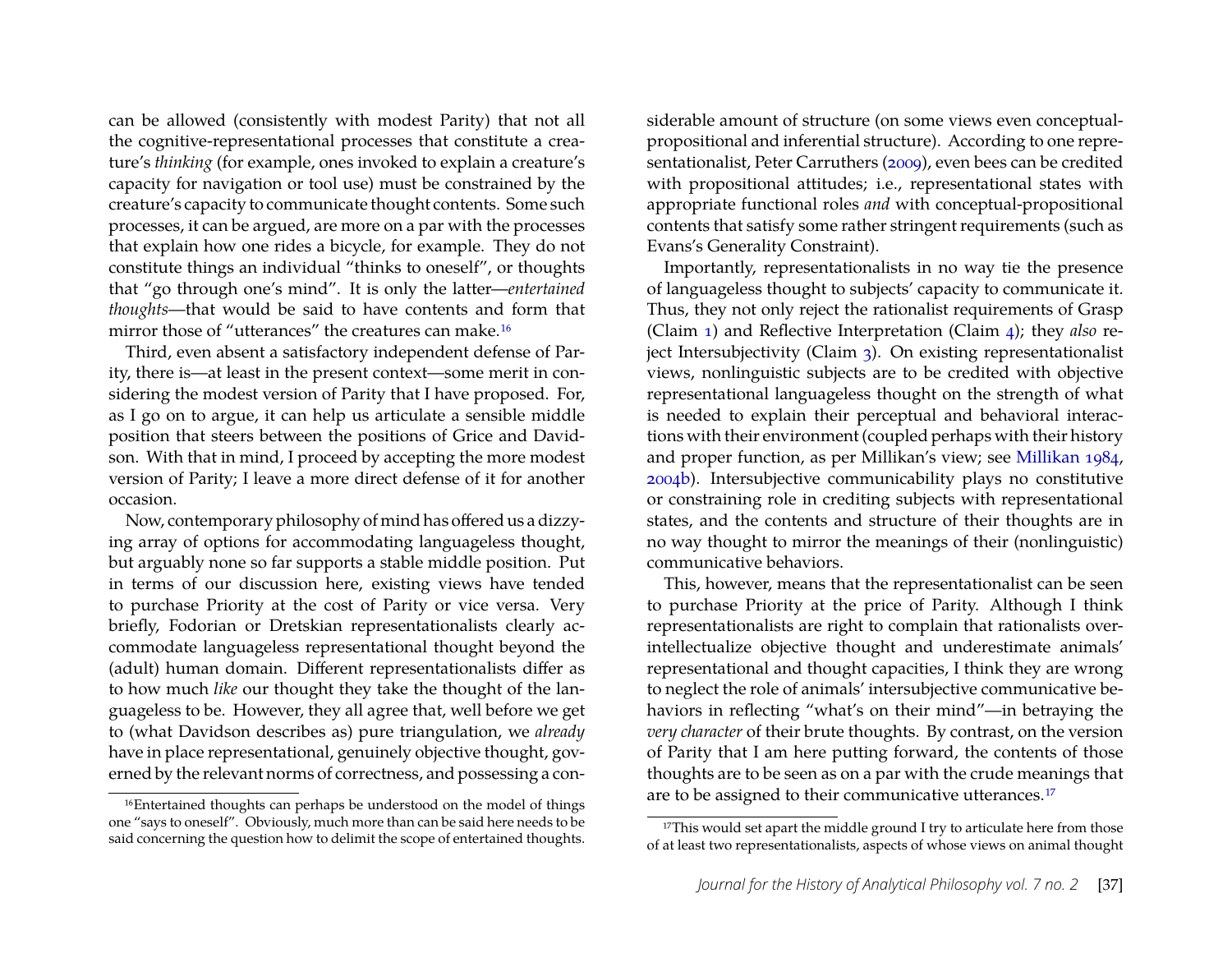I have complementary misgivings about recent opponents of the representationalist framework. Under the heading of "extended mind", "embodied cognition", "enactivism", etc., some *anti-representationalists* have argued in recent years that *all* preverbal cognition and intelligent behavior, as well as intersubjective interactions, admit of "minimalist" explanation in purely nonrepresentationlist, non-intentional terms of sensitivity to natural signs, perception of affordances, goal-directedness, responsedetection, dynamic embodiment, coordinated action routines, anticipatory mechanisms, and so on.<sup>[18](#page-9-0)</sup> Although nonhuman animals and preverbal children possess various wholly *nonconceptual* modes of thought and attitudes, *conceptual* thought and *propositional* attitudes (which are conceptually structured) are the prerogative of language speakers. (In a similar spirit, Michael Dummett once proposed that animals can only engage in "essentially spatial", dynamic, perception-based and context-bound "proto-thoughts" that have *no* conceptual structure.[19](#page-9-1))

Like the representationalist, leading anti-representationalists assign no distinctive role to nonlinguistic subjects' intersubjective communicative capacities in grounding languageless thought.[20](#page-9-2) As a result, I think, they are left with a conception of languageless thought that is "too thin", thereby compromising Priority. This can be seen when recalling that one compelling reason for adopting some version of Priority has to do with the

ambition of explaining the *emergence* of our thought and language. The anti-representationalist finds a deep gulf between the merely enacted, nonconceptual states of nonlinguistic subjects and the fully propositional thought of language speakers. One self-proclaimed "radical enactivist", Daniel Hutto, explicitly speaks of "a major cognitive Rubicon" between the "basic minds" of nonverbal creatures and our own "superminds", the crossing of which is marked by becoming language users [\(Hutto](#page-16-19) [2008,](#page-16-19) 96; see also [Berwick and Chomsky 2016\)](#page-15-6). But, clearly, the bigger the Rubicon, and the more committed one is to the role *language* must play in getting creatures over the representation "hump", the more one plays into the hands of the Davidsonian skeptic, since the more difficult it would then seem to explain the emergence of propositional thought and language in *both* ontogeny and phylogeny.

So my present complaint is that whereas representationalists are committed to portraying even pure triangulation in terms that are "too rich", anti-representationalists seem committed to characterizing even a hypothetical intermediate triangulation in terms that are "too poor". Whereas, on the representationalist view the languageless thoughts of subjects even in Davidson's pure triangulation already *exemplify* key features of our own thought (they don't simply foreshadow them), on the antirepresentationalist view, the thought of all "basic minds" not only doesn't exemplify but it in no way *foreshadows* the thoughts of minds like ours.

To put some cards on the table, I agree with anti-representationalists that there are qualitative differences between the thoughts of languageless brutes and ours, and I agree with representationalists that understanding the emergence of our thought and linguistic communication requires rejecting the rationalist's Grasp and Reflective Interpretation requirements. However, I think that, if we are to identify a viable candidate for an intermediary, we should try to accommodate the distinctive key role Grice and Davidson assign to intersubjective communica-

I accept: Ruth Millikan (in e.g., [2004a\)](#page-17-9) and José Burmudez [\(2003\)](#page-15-11). Burge's nonreductionist representationalism deserves a separate treatment, which is undertaken by Bar-On and Priselac, "Origins: Subjective, Intersubjective, Objective" (in progress).

<span id="page-9-0"></span><sup>18</sup>For a recent summary of the most radical version of this view, see [Hutto](#page-16-14) [and Myin](#page-16-14) [\(2013,](#page-16-14) [2017\)](#page-16-7).

<span id="page-9-1"></span><sup>19</sup>See [Dummett](#page-16-15) [\(1993,](#page-16-15) 123–24). Other versions of this view can be found, *inter alia*, in [Cussins](#page-16-16) [\(1990\)](#page-16-16), [Campbell](#page-16-17) [\(2011\)](#page-16-18), and [Gauker](#page-16-18) (2011).

<span id="page-9-2"></span><sup>20</sup>Though radical enactivists, in particular, assign a crucial role to normative intersubjective practices when it comes to language speakers. See [Hutto](#page-17-7) [and Satne](#page-17-7) [\(2017\)](#page-17-7). This naturally raises the question how *those* practices could emerge. (See note [11](#page-6-0) above.)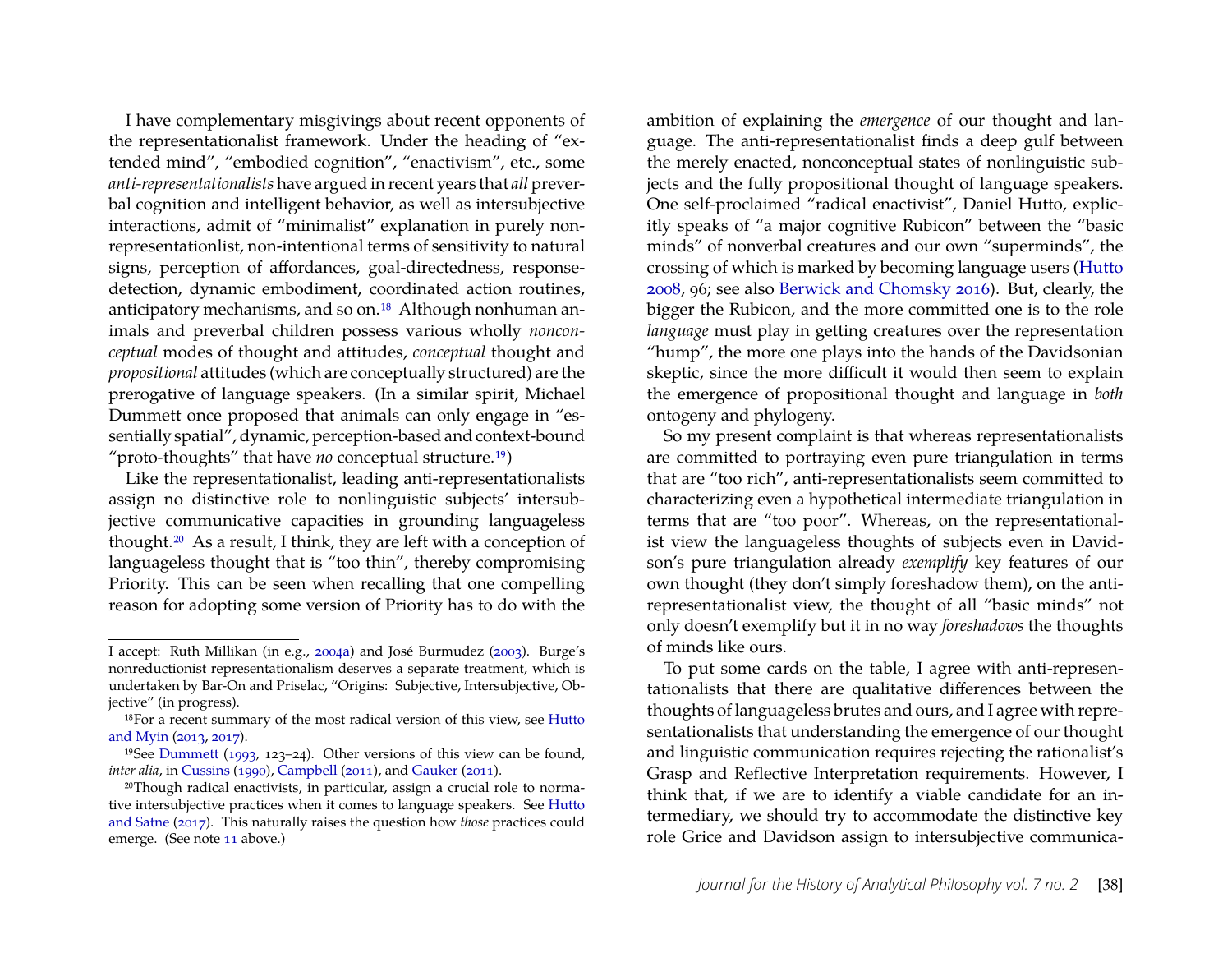tion. But, in keeping with (generalized) Parity, we should understand the character of brute thoughts in terms of what is reflected in the communicative interactions of languageless subjects. This would allow us to accommodate the possibility of (some) thought without (or before) language, in keeping with (moderate) Priority. What we need is what Davidson thinks we cannot have: a vocabulary for describing "half-minds", whose states *prefigure* ours without yet *instantiating* all their key mentalistic features.

# <span id="page-10-0"></span>**4. Expressive Communication: Crude Meaning, Brute Thought**

Summing up so far: we saw that Grice and Davidson (along with other language rationalists) believe that linguistic meaning and objective thought content arise through interactions among communicating agents. Objective, intentional content is coeval with intersubjective communicative engagement. But, we saw, the rationalist skeptic maintains that there is no hope for understanding the *emergence* of meaningfulness of the sort exhibited in our human linguistic transactions, since such meaningfulness requires there to be in place a certain *reflective mindedness*, for which there are no precedents in the interactions of languageless subjects.

In this section, I marshal some considerations in favor of the possibility of a compromise position between Davidson's and Grice's. My proposal begins by examining the nonverbal *expressive behaviors* that we adult humans share with nonhuman animals and prelinguistic children. To anticipate, I will suggest that we should think of the character of languageless *brute thoughts* in terms of what is reflected in expressive nonlinguistic sounds and gestures, which possess only *crude meanings*.

In his seminal work *The Expression of the Emotions in Man and Animals* [\(1872\)](#page-16-20), Darwin identifies expressive behavior as representing an important common ground between "man and

animals". He had in mind various facial and postural expressions, vocalizations such as distress, food, and alarm calls, as well as grooming and reconciliation grunts, teeth-barings, tailwaggings, lip smacks, ground slaps, food-begging gestures, "play faces" and play bows, threat gestures, eyebrow flashes, and so on. Philosophers, linguists, and theorists of animal communication, have tended to assimilate these sorts of behaviors to physiological symptoms, such as red spots on the skin, sneezes, galvanic skin responses, or else to signals that convey information about an animal's biologically significant features such as size, sexual readiness, fitness, or individual identity, portraying them as a species of *natural signs* that simply convey information about animals' internal states. However, I believe the standard view fails to do justice to the richness, complexity, and texture of expressive behaviors.

It can be argued that proper theoretical understanding of expressive behavior and the distinctive sort of intersubjective communication it affords may be helpful in a search for legitimate, *non-Gricean* precursors of objective thought and linguistic communication. Expressive behaviors arguably possess meanings that fall between the meanings of natural signs, on the one hand, and Gricean speaker meanings, on the other (see e.g., [Bar-On 2013a](#page-15-2)[,b,](#page-15-5) [2016,](#page-15-1) [2017\)](#page-15-3). These behaviors and their uptake are "thoughtful", inasmuch as the creatures that engage in them are *minded* creatures, possessing psychological states that are reflected in and affected by the behaviors. Yet they do not require Gricean intentional-interpretive apparatus for their production or reception.[21](#page-10-1) And expressive communication can support intersubjective interactions that are best characterized in terms that

<span id="page-10-1"></span><sup>21</sup>One key idea is that, although expressive behavior as I construe it is very often communicative, its immediate purpose is not simply the conveying or transmission of information (either about the expresser or about her environment). Rather than being designed to *tell* or provide evidence for how things are, it is designed to *show* states of mind of expressers *so as to move relevant others to appropriate action*. And the showing is not merely a matter of providing relevant others with evidence that enables them to form a belief or make an in-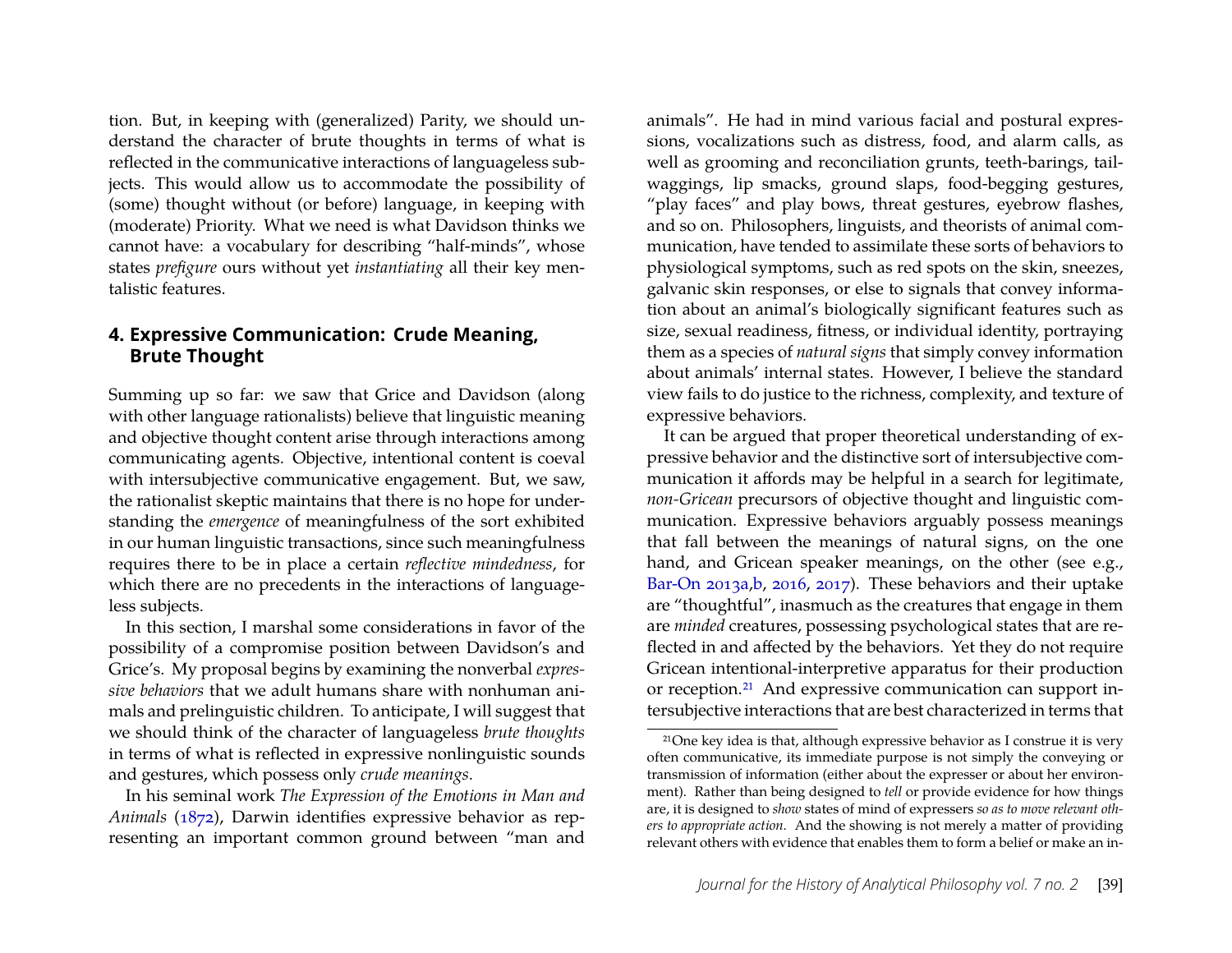are neither too poor nor too rich. It can thus point the way to a legitimate natural precursor of (what Davidson describes as) objective thought: this would be world-directed brute thought that is neither purely reactive nor fully reflective. The possibility of such thought can underwrite the possibility of a genuine intermediate triangulation between Davidson's pure and reflective cases, allowing us to move beyond the impossible choice presented to us by Grice and Davidson.

Even independently of engaging the Grice-Davidson opposition, I contend that the complexity and rich texture of expressive meaning and communication renders it a promising domain in which to look for precursors of structured, propositional vehicles of communication. Below I offer a brief summary of features of expressive behavior relevant to this claim.

#### ➢ **Expressing is a form of showing.**

Consider first expressive behavior in our own species. On various occasions, upon being presented with a new fluffy teddy bear, little Jenny's face may light up; or she may let out an excited gasp, reaching for the toy; or she may emit a distinctive sound ("Uh!"), or call out: "Teddy!" as she eagerly stretches her hand toward the toy. Later she may exclaim "I want Teddy!"), perhaps with no reaching. Jenny's facial expression and her sigh are what philosophers sometimes call "natural expressions"; whereas her eager hand-stretching and subsequent utterances are things she does voluntarily, as she gives vent to her desire. These are all different ways Jenny has of expressing a particular state of mind. One can *give expression to*—express in the *mental-state* sense amusement at a joke by laughing, as well as by uttering a sentence with a structured meaning, such as "This is so funny!". We have here expressive *acts* or performances that use different *vehicles* of expression.<sup>[22](#page-11-0)</sup>

What makes a bit of behavior an *expression* of a mental state? A suggestion found inWittgenstein and other philosophers (as well as in Darwin) is that expressive performances *show* expressers' states of mind, as opposed to hiding them, on the one hand, and as opposed to *telling* about them intentionally, on the other.<sup>[23](#page-11-1)</sup> On the expresser's side, the showing behavior relevant to expressing is behavior that springs immediately from, and directly exhibits, displays, or betrays, the expressed state of mind. It doesn't *simply* provide information or give evidence about it (the way, e.g., someone taking an aspirin shows *that* they are in some kind of pain). On the audience's side, the relevant contrast is between behavior that allows some kind of *direct recognition* or *uptake* of the expressed state, on the one hand, and behavior that requires say, inference (however secure) based on various features of the behavior coupled with available contextual information and background knowledge.<sup>[24](#page-11-2)</sup>

#### ➢ **Animals' expressive behavior is communicative and open, and expressive vehicles are socially shared.**

What we may call "expressive signals" seem different from—

ing in the *causal* and the *action* senses. I adopt a modified version of Sellars's distinction in [Bar-On](#page-15-12) [\(2004,](#page-15-12) chap. 7 and *passim*); see also [Bar-On](#page-15-13) [\(2015\)](#page-15-13).

<span id="page-11-1"></span><sup>23</sup>The showing involved is not that of a mathematical or logical proof or observational evidence; it's not showing *that* something is the case. It's also not like the modeling involved in various kinds of maps. When confronted with an animal baring its teeth in anger, a child smiling in pleasure, a man raising an eyebrow, we may take ourselves to be *witnessing* how things are with the expresser. We often speak of *seeing* someone's anger, *hearing* the nervousness in someone's uneven voice and *feeling* the tension in someone's body, and so on. At least some expressive behavior *makes perceptible*, or enables direct recognition of, the expressed states by observers who are suitably attuned (whether by nature or experience). For relevant discussion, see [Bar-On](#page-15-12) [\(2004,](#page-15-12) chap. 7), [Green](#page-16-21) [\(2007\)](#page-16-21), [Bar-On](#page-15-14) [\(2010\)](#page-15-14), and [Sias and Bar-On](#page-17-11) [\(2015\)](#page-17-11).

<span id="page-11-2"></span> $^{24}$ A related distinction is drawn by ethologists and biologists when they describe animals' "affective displays" as "merely expressive", meaning that they are directly tied to, and directly manifest animals' affective states. Such displays are contrasted with *intentionally produced* behaviors that are designed to provide an audience with information about the producer or her environment.

ference about the expresser's state of mind. See below. For relevant discussion, again see [Bar-On](#page-15-2) [\(2013a](#page-15-2)[,b,](#page-15-5) [2016,](#page-15-1) [2017\)](#page-15-3).

<span id="page-11-0"></span><sup>22</sup>[Sellars](#page-17-10) [\(1969\)](#page-17-10) distinguishes expressing in the semantic sense from express-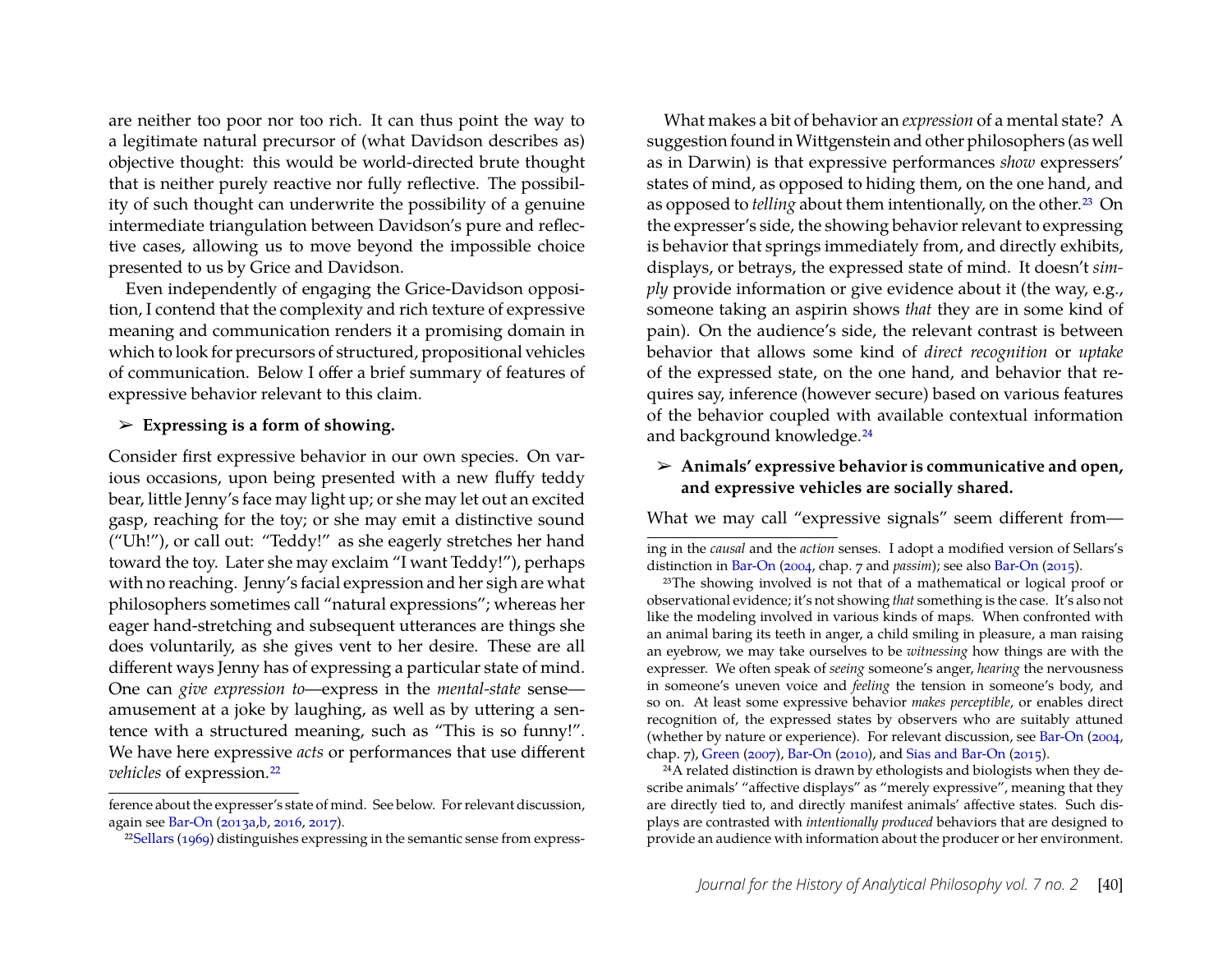and less ubiquitous than—animal signals that are designed to advertise an animal's fitness or strength. Expressive behavior seems designed *openly* to exhibit the presence and character of expressers' states of mind to suitably endowed observers. Moreover, expressive signals are typically socially shared and enjoy relatively stable significance among groups of communicators. Consider animal alarm calls. They are shared insofar as there is relative uniformity in the pattern of their production and uptake across the relevant species or group. Alarm calls (and other expressive signals) are generally thought to be innate, rather than learned, so in that sense they are *natural* signs. Yet, unlike paradigmatic natural signs, expressive signals are, by natural design, produced *for* designated receivers. They have distinct social-communicative significance.

#### ➢ **Nonverbal expressive behavior is Janus-faced.**

The expressive performances of nonhuman animals obviously do not employ expressive vehicles that have structured, compositional meaning. A yelp or a tail wag, unlike the English sentence "This hurts!" or "So good to see you", does not *semantically* express a proposition. And it does not have discrete components that express separate concepts and can be productively recombined to generate different propositions. The relation between an act of expressive behavior and the state of mind it expresses is obviously not *symbolic*. Still, what I am calling "expressive signals" exhibit communicative complexity that surpasses that of other animal signals. For example, when a meerkat sentry spots an approaching predator and emits a warning call, it will fixate its gaze on the predator, thereby allowing its hearers to see exactly where the threat is coming from. A dog's cowering demeanor upon encountering another will show to a suitably endowed recipient the dog's fear (kind of state), *how* afraid it is (quality/degree of state), *of* whom it is afraid (the state's intentional object), and how it is disposed to act—slink away from the threat, or hide from it (the state's dispositional "profile").

Early studies of alarm calls by ethologists presented them as *merely affective displays*: purely instinctive or reflexive reactions to environmental stimuli that reliably indicate animals' states of mind, such as arousal or fear. They were sharply contrasted with linguistic utterances, precisely because of their direct causal relation to affective states. More recently, however, ethologists have begun to recognize the need for a more nuanced understanding of alarm calls, transcending the emotional/semantic dichotomy. For example, [Cheney and Seyfarth](#page-16-22) [\(2003\)](#page-16-22) argue that vervet alarm calls can be seen as *both* expressive *and* having a *referential* dimension. In addition, they observe [\(2007,](#page-16-10) 221) that animal calls also exhibit a *predicative* dimension, insofar as their acoustic intensity and other features are often closely correlated with the perceived level of predator danger. (Suricate calls, for example, vary in their acoustic structure "depending on the level of urgency", a bit like the difference between saying *Eagle here!* versus *Eagle nearby*; see [Manser 2001.](#page-17-12)) The suggestion is that animal calls often fulfill their communicative role by drawing attention to the animal's psychological state, while *at the same time* drawing attention to some external object or event at which the state is directed. They have a Janus-faced character: pointing inward, to the animal's internal state *at the same time* as they point outward to the state's target or cause.[25](#page-12-0)

<span id="page-12-0"></span><sup>25</sup>See [Tormey](#page-17-13) [\(1971,](#page-17-13) 27–28 and *passim*). The Janus-face character discussed here is different from the dual force ascribed by [Millikan](#page-17-14) [\(1996,](#page-17-14) [2004a\)](#page-17-9) to "pushmi-pullyu" representations, which pertains exclusively to the *semantic content* of the calls ("Food here" + "Come get it!"), and does not have to do with the specifically expressive dimension of the relevant acts. Inasmuch as expressive performances are keyed to objects and features of an animal's environment *as apprehended* (or "psychologically filtered", if you will) by the animal, they contrast with automatic physiological reactions and hormonally triggered behavioral changes, and may be said to exhibit a measure of *intentionality* (in Brentano's sense) or subjective directedness, even if not produced intentional*ly*. And in contrast with perceptual and other, more passive states, which are also often said to exhibit intentionality, expressive behaviors also have an active dimension. For they reveal the relevant behavior's cause or motivation at the same time as they foretell the expresser's impending behavior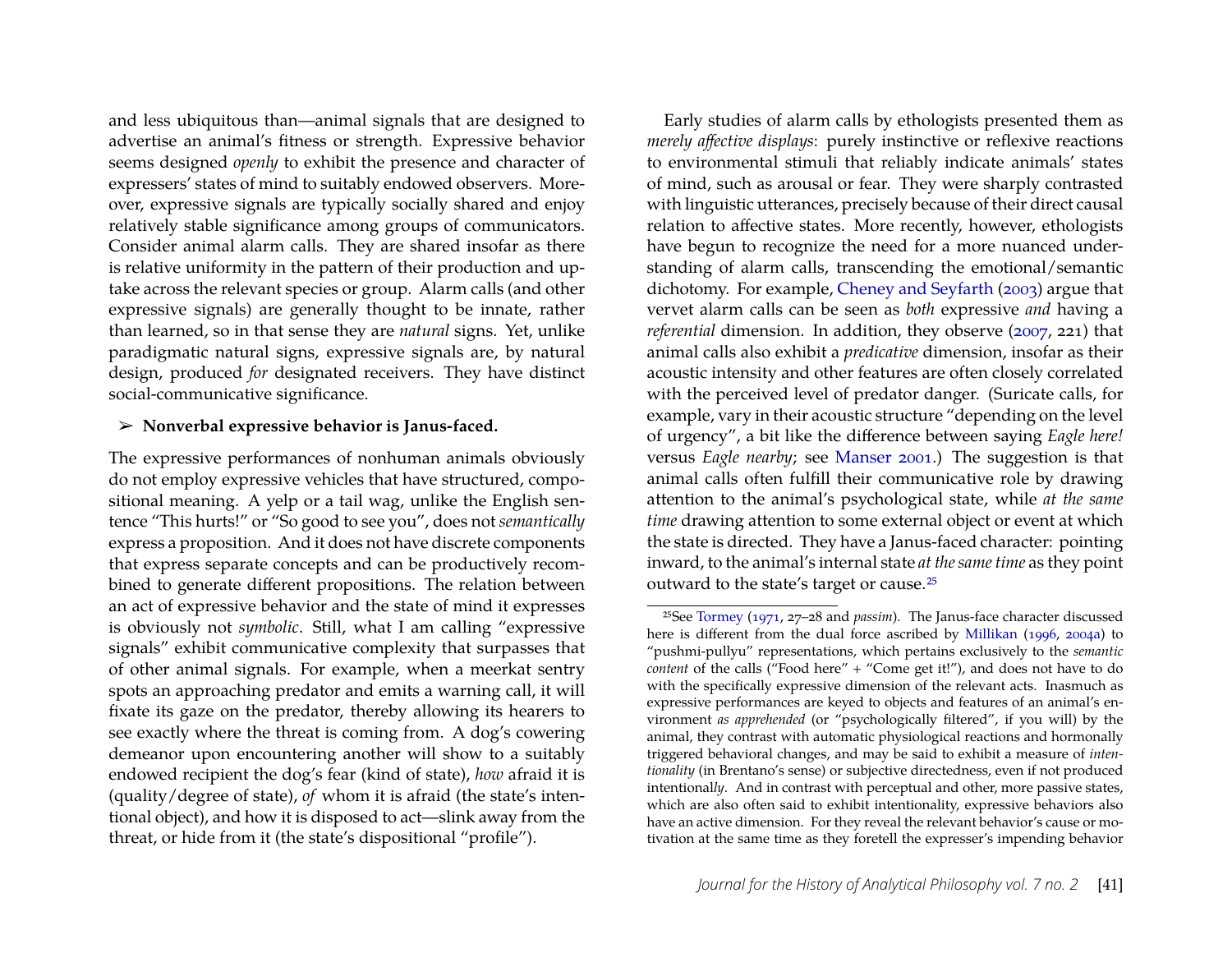#### ➢ **Expressive signals have a certain** *kind* **of complexity with various dimensions.**

So far, I have highlighted several dimensions of the distinctive communicative complexity of expressive signals. These directly reflect dimensions of the psychological states they express. Indeed, I would argue that there is a certain *parity* between expressive behaviors and the psychological states they express. This makes sense, if the "job" of such behaviors—what they are naturally *designed* for—is to exhibit aspects of the expressed states. But note that to discern complexity along several dimensions is *not* to say that the complex state, or the behavior that displays it, has recombinable *parts* or components that correspond to the dimensions or aspects of complexity.[26](#page-13-0) The expressed states are psychological states, both affective and cognitive, that guide the animal's action and are *directed at* (or are "about") certain environmental objects: states such as fear *of a certain predator*, anger *at a rival* or excitement *by a mate*, attending *to* or curiosity *about some happening*. They can be thought of as *prepositional attitudes*, in contrast with *propositional* attitudes. Just like the behaviors that express them, their contents lack *discrete, combinatorial, compositional structure*, though they may still involve reference to objects or individuals in the expresser's environment. Importantly, crediting animals with prepositional states does not imply taking these states to be full-blown *propositional thoughts* or *judgments* that are subject to our logical norms of inference or epistemic norms of justification. At the same time, it also does not require

and move the designated audience to appropriate responses.

supposing these states to be merely embodied states or to have wholly unstructured and nonconceptual contents.

To sum up, on my conception, animals' expressive communication is intersubjective, world-directed, overt, and social. It is designed by nature (rather than through individual intention or culture) to exhibit openly *specifically* the presence and character of expressers' *states of mind* to other subjects (who are suitably endowed), so as to move them to act in appropriate ways, in part by foretelling the expresser's impending behavior. Going back to Davidson's triangles, expressive communication understood along these lines can allow us to make sense of what I have called "intermediate triangulation", interposed between the pure case in which one subject simply responds or fails to respond to another's object-related behavior with her own, on the one hand, and the reflective case in which subjects issue contradictory linguistic statements about objects in their environment, on the other hand. Subjects in intermediate triangulation engage in expressive communication allowing them to perceive the intentional targets or sources of each other's psychological attitudes and anticipate (at least some of) each others' impending actions based on their uptake of each others' expressive behaviors. The sort of mindedness implicated in intersubjective expressive communication can arguably allow a subject to apprehend a kind of distance or gap between her own take on a situation and someone else's, despite lacking the verbal means to express a true (or false) propositional *belief* (and despite even failing to *have* such a belief). If so, then object-centered expressive interactions can be seen to foreshadow the intersubjective interactions characteristic of reflective triangulation, without yet exemplifying the linguistic capacities necessary for such interactions.

The expressive behaviors of subjects in intermediate triangulation will directly reflect their thoughts. Theirs would be *brute thoughts*: they would not have contents that are fashioned as shadows of the sentences *we* do, or would, use to give voice to our own thoughts (or offer by way of glossing theirs, thought-

<span id="page-13-0"></span><sup>26</sup>As Sellars helpfully observes, a single state, which may *not* have any distinct parts or components corresponding to referential or predicative parts of speech, may nevertheless have both a predicative and a characterizing function by virtue of its multiple *aspects* rather than its distinct *parts*. To illustrate, suppose "a" refers to a, "b" to b, italicization represents something as red, bold font represents something as blue and one symbol being to the left of the other represents its being larger than the other. On Sellars's suggestion, the complex symbol "*a***b**" shares the *propositional* but not the *logical* (compositional) form of the sentence "Red a is larger than blue b". See [Rosenberg](#page-17-15) [\(2007,](#page-17-15) 105ff.).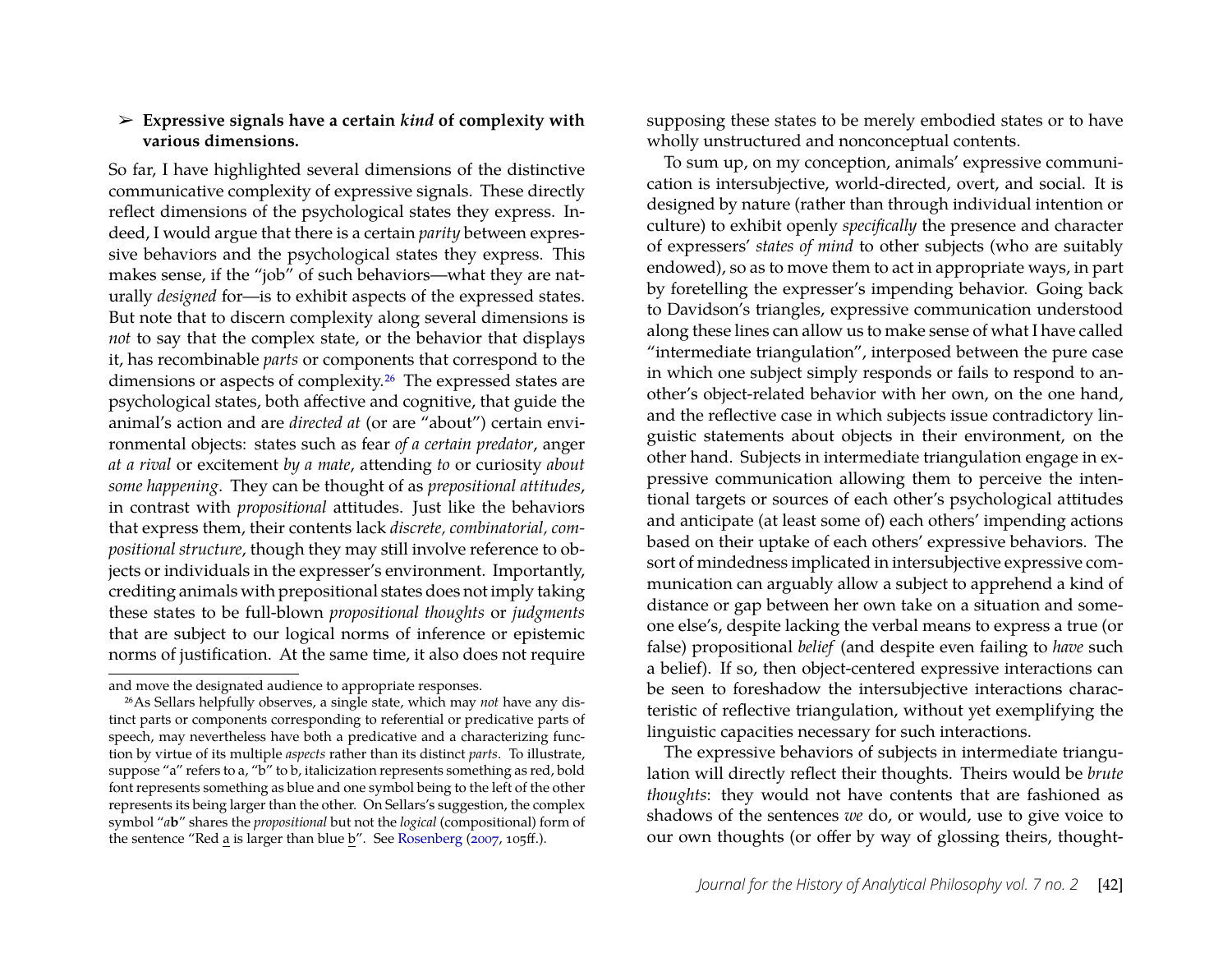bubble-style). The contents of *their* thoughts should reflect the (crude) meanings they can (though not necessarily do in every case) intersubjectively communicate. Thus, in keeping with Parity, the contents and structure of brute thoughts are not supposed to outstrip the crude meanings that are communicable through brutes' expressive behaviors. However, in keeping with Priority, we may give credence to the idea that languageless animals *can* possess genuine (albeit brute) thoughts. So, although we may agree with Davidson that we should not credit languageless creatures with the kinds of thoughts *we* (language speakers) can be credited with, we may side with Grice in allowing that languageless thought is possible.

### **5. Some Concluding Remarks**

It is commonplace among contemporary philosophers of mind and language—not to mention cognitive ethologists, comparative psychologists, and evolutionary anthropologists—to suppose that nonhuman animals, as well as prelinguistic children, are capable of having some kinds of thoughts. Some version of the Priority thesis is taken for granted by many. Moreover, explaining the emergence of mature human thought and linguistic communication may *require* supposing that languageless thought is possible. We have, however, seen that it *also* requires that we not construe languageless thoughts as language-*like.* This naturally gives rise to the question: What *are* languageless thoughts like? What *are* the languageless thinking when they entertain contentful thoughts?

This question does not seem idle. Compare: frogs clearly can *see* various objects; but what do these objects *look like* to them (read: what is the character of their visual experiences)? Or: dogs can clearly be in pain when injured; but what does that experience *feel like* to them (read: what is the character of that painful sensation)? Similarly, we may sensibly wonder: apes and other animals can clearly have various affective and cogni-

tive attitudes toward objects and events in their environment; but what is the intentional character of those attitudes?<sup>[27](#page-14-0)</sup> In particular, how similar are the contents of their intentional attitudes to those of our propositional attitudes? In each of these cases, one can point to potentially relevant psychological differences between us and the brutes. And this can provide a (non-skeptical) reason to leave open the possibility that nonhuman animals have states (experiences, sensations, conative and cognitive attitudes) that must be understood "in their own terms"—that we should not read the character, structure, or content of our states into theirs.

Given the differences, the task of *spelling out,* or *specifying* the contents and structures of brute thoughts is a daunting one. (It is but an extreme instance of the task of characterizing a genuinely alternative conceptual scheme; see [Bar-On 1994.](#page-15-15)) I have not here taken positive steps toward tackling this task. Instead, I have suggested that, with (modest) Parity as a benchmark, we may do well to turn our attention first to the crude meanings of the behaviors that give voice to brute thoughts.[28](#page-14-1) Given that non-linguistic expressive behaviors are more openly observable and manipulable than the states of mind they express—in all the ways familiar to students of animal communication—the task of

<span id="page-14-0"></span><sup>&</sup>lt;sup>27</sup>The questions are only intended to be analogous. There is no commitment here to the idea that having thoughts with determinate content itself constitutes an experience with qualitative ("phenomenal") features.

Regarding the analogous questions: one can hold that attributing a visual *experience* or a pain *sensation* (respectively) cannot be properly detached from attributing an experience that has specific phenomenal features. In that case, the questions can be rephrased by the following one: granted, nonhuman animals can undergo episodes that share key neuro-functional characteristics of (human) visual experiences or certain sensations, but do they actually *have* the relevant visual experiences/sensations? (For relevant discussion, see [Lycan](#page-17-16) [1996.](#page-17-16))

<span id="page-14-1"></span><sup>28</sup>This is not to say that specifying the crude meanings possessed by expressive behaviors is itself a trivial matter, either. It presents researchers with the task of genuinely *radical translation*: the mapping of non-linguistic signals onto rich linguistic ones. See [Bar-On](#page-15-16) [\(1993\)](#page-15-16).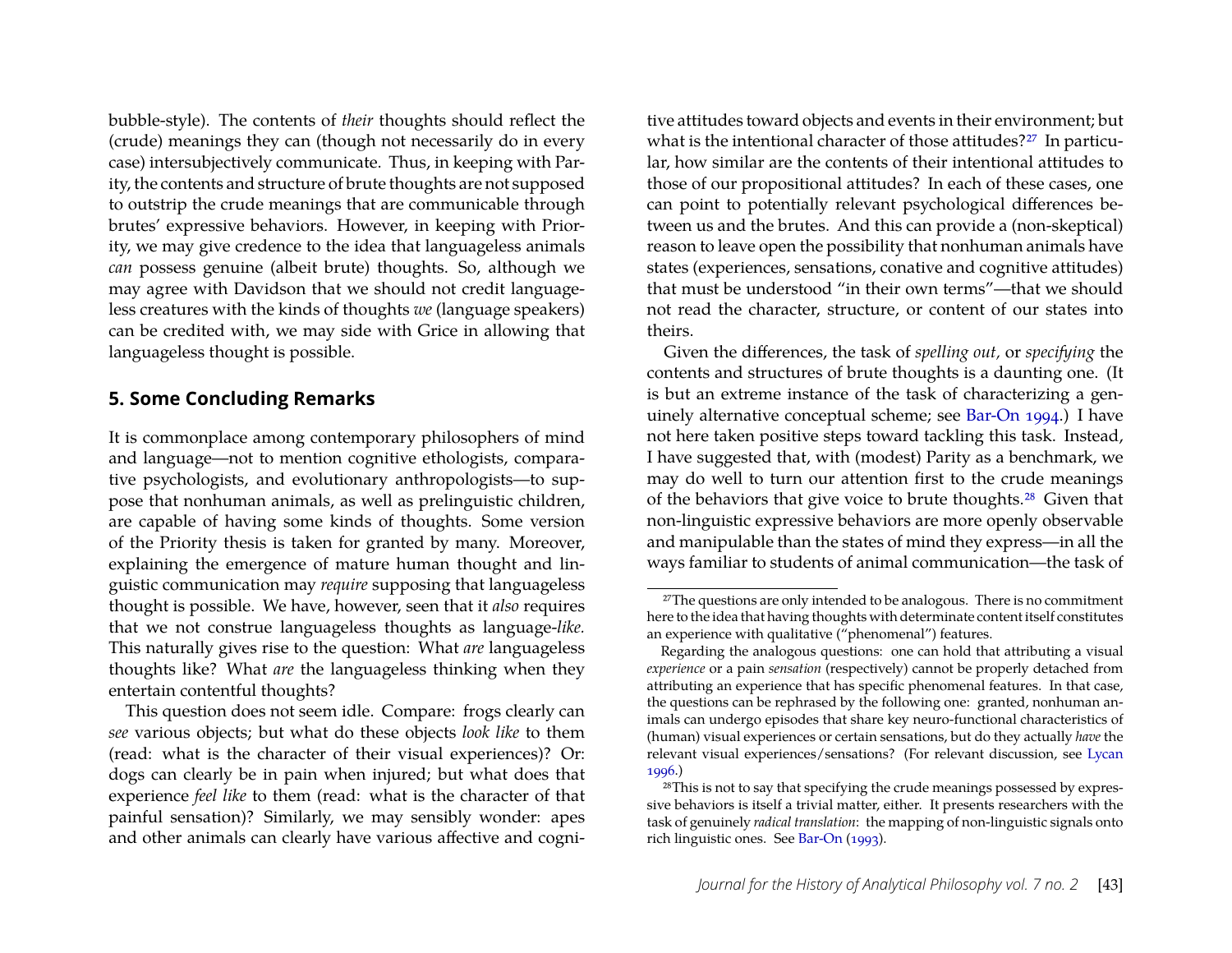specifying their crude meanings may be a more tractable one. A good first pass at figuring out what the languageless are thinking, I have proposed, is understanding what they are "saying", or rather, what they are showing, through their expressive behaviors.

#### **Dorit Bar-On**

University of Connecticut dorit.bar-on@uconn.edu

#### **References**

- <span id="page-15-16"></span>Bar-On, Dorit, 1993. "Indeterminacy of Translation: Theory and Practice." *Philosophy and Phenomenological Research* 53: 781–810.
- <span id="page-15-15"></span>, 1994. "Conceptual Relativism and Translation." In *Language, Mind and Epistemology: On Donald Davidson's Philosophy*, edited by G. Preyer, F. Siebelt, and A. Ulfig, pp. 145–70. Dordrecht: Kluwer.
- <span id="page-15-0"></span>, 1995. "Reconstructing 'Meaning': Grice and the Naturalization of Semantics." *Pacific Philosophical Quarterly* 76: 83–116.
- <span id="page-15-12"></span>, 2004. *Speaking My Mind: Expression and Self-Knowledge*. Oxford: Clarendon Press.
- <span id="page-15-14"></span>, 2010. "Expressing as 'Showing What's Within'." *Philosophical Books* 51: 212–27.
- <span id="page-15-2"></span>, 2013a. "Expressive Communication and Continuity Skepticism." *The Journal of Philosophy* 110: 293–330.
- <span id="page-15-5"></span>, 2013b. "Origins of Meaning: Must We 'Go Gricean'?" *Mind & Language* 28: 342–75.
- <span id="page-15-13"></span>, 2015. "Expression: Acts, Products, and Meaning." In *Meaning Without Representation: Essays on Truth, Expression,*

*Normativity, and Naturalism*, edited by S. Gross, N. Tebben and M. Williams, pp. 180–209. Oxford: Oxford University Press.

- <span id="page-15-1"></span>, 2016. "Sociality, Expression, and This Thing Called Language." *Inquiry* 59: 56–79.
- <span id="page-15-3"></span>, 2017. "Communicative Intentions, Expressive Communication, and Origins of Meaning." In *Routledge Companion to the Philosophy of Animal Minds*, edited by K. Andrews and J. Beck, pp. 301–12. London: Routledge.
- <span id="page-15-8"></span>, 2018. "Minding the Gap: In Defense of Mind–mind Continuity." In *Wittgenstein and Naturalism*, edited by K. Cahill and T. Raleigh, pp. 177–203. New York: Routledge.
- Bar-On, Dorit and Mitchell S. Green, 2010. "Lionspeak: Communication, Expression and Meaning." In *Self, Language and Word: Problems from Kant, Sellars and Rosenberg*, edited by J. O'Shea and E. Rubenstein, pp. 89–106. Atascadero, CA: Ridgeview.
- <span id="page-15-4"></span>Bar-On, Dorit and Matthew Priselac, 2011. "Triangulation and the Beasts." In *Triangulation: From an Epistemological Point of View*, edited by C. Amoretti and G. Preyer, pp. 121–52. New York: Oxford University Press.
- <span id="page-15-9"></span>Beck, Jacob, 2012. "Do Animals Engage in Conceptual Thought?" *Philosophy Compass* 7: 218–29.
- <span id="page-15-10"></span>, 2013. "Why We Can't Say What Animals Think." *Philosophical Psychology* 26: 520–46.
- <span id="page-15-11"></span>Bermudez, José Luis, 2003. *Thinking Without Words*. Oxford: Oxford University Press.
- <span id="page-15-6"></span>Berwick, Robert C. and Noam Chomsky, 2016. *Why Only Us: Language and Evolution*. Cambridge, MA: MIT Press.
- <span id="page-15-7"></span>Brandom, Robert B., 1994. *Making it Explicit*. Cambridge, MA: Harvard University Press.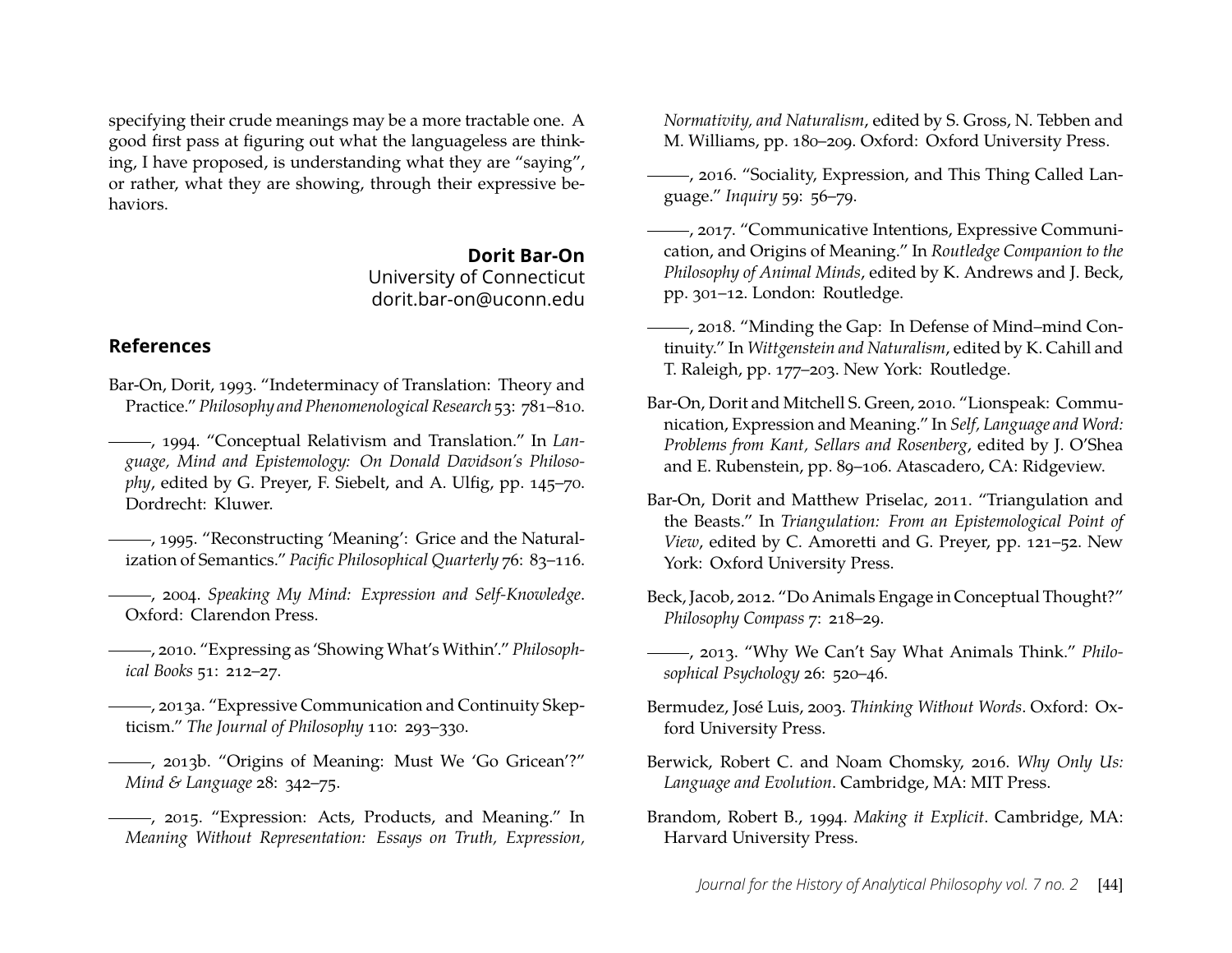- <span id="page-16-8"></span>Burge, Tyler, 2010a. *Origins of Objectivity*. Oxford: Oxford University Press.
- <span id="page-16-12"></span>, 2010b. "Steps Toward Origins of Propositional Thought." *Disputato* 4: 39–67.
- <span id="page-16-17"></span>Campbell, John, 2011. Review of Tyler Burge, *Origins of Objectivity*. *The Journal of Philosophy* 108: 269–85.
- <span id="page-16-13"></span>Carruthers, Peter, 2009. "Invertebrate Concepts Meet the Generality Constraint (and Win)." In *The Philosophy of Animal Minds*, edited by R. Lurz, pp. 89–107. New York: Cambridge University Press.
- <span id="page-16-22"></span>Cheney, Dorothy and Robert M. Seyfarth, 2003. "Signalers and Receivers in Animal Communication." *Annual Review of Psychology* 54: 145–73.
- <span id="page-16-10"></span>, 2007. *Baboon Metaphysics*. Chicago: University of Chicago Press.
- <span id="page-16-9"></span>Clark, Andy, 2006. "Language, Embodiment and the Cognitive Niche." *TRENDS in Cognitive Sciences* 10: 370–74.
- <span id="page-16-16"></span>Cussins, Adrian, 1990. "Content, Conceptual Content, and Nonconceptual Content." In *The Philosophy of Artificial Intelligence*, edited by M. Boden, pp. 380–400. Oxford: Oxford University Press.
- <span id="page-16-20"></span>Darwin, Charles, 1872. *The Expression of the Emotions in Man and Animals*. London: John Murray.
- <span id="page-16-5"></span>Davidson, Donald, 1974. "Belief and the Basis of Meaning." *Synthese* 27: 309–23.
- <span id="page-16-6"></span>, 1994. "The Social Aspect of Language." In *The Philosophy of Michael Dummett*, edited by B. McGuiness and G. Oliveri, pp. 1–16. Dordrecht: Kluwer.
- <span id="page-16-4"></span>, 1999. "The Emergence of Thought." Reprinted in *Subjective, Intersubjective, Objective*, pp. 123–34. Oxford: Clarendon Press, 2001.
- <span id="page-16-3"></span>Dretske, Fred L., 1995. *Naturalizing the Mind*. Cambridge, MA: Bradford Books/MIT Press.
- <span id="page-16-15"></span>Dummett, Michael, 1993. *Origins of Analytical Philosophy*. London: Duckworth.
- <span id="page-16-2"></span>Fodor, Jerry A., 1975. *The Language of Thought*. Cambridge, MA: Harvard University Press.
- <span id="page-16-18"></span>Gauker, Christopher, 2011. *Words and Images: An Essay on the Origin of Ideas*. Oxford: Oxford University Press.
- <span id="page-16-21"></span>Green, Mitchell S., 2007. *Self-Expression*. Oxford: Oxford University Press.
- <span id="page-16-0"></span>Grice, H. P., 1957. "Meaning." *Philosophical Review* 66: 377–88.
- <span id="page-16-1"></span>, 1982. "Meaning Revisited." Reprinted in *Studies in the Way of Words*, pp. 283–303. Cambridge, MA: Harvard University Press.
- <span id="page-16-11"></span>Hurford, James R., 2007. *The Origins of Meaning: Language in the Light of Evolution*. Oxford: Oxford University Press.
- <span id="page-16-19"></span>Hutto, Daniel D., 2008. *Folk Psychological Narratives: The Socio-Cultural Basis of Understanding Reasons*. Cambridge, MA: Bradford Books/MIT Press.
- <span id="page-16-14"></span>Hutto, Daniel D. and Erik Myin, 2013. *Radicalizing Enactivism: Basic Minds Without Content*. Cambridge, MA: MIT Press.
- <span id="page-16-7"></span>, 2017. *Evolving Enactivism: Basic Minds Meet Content*. Cambridge, MA: MIT Press.